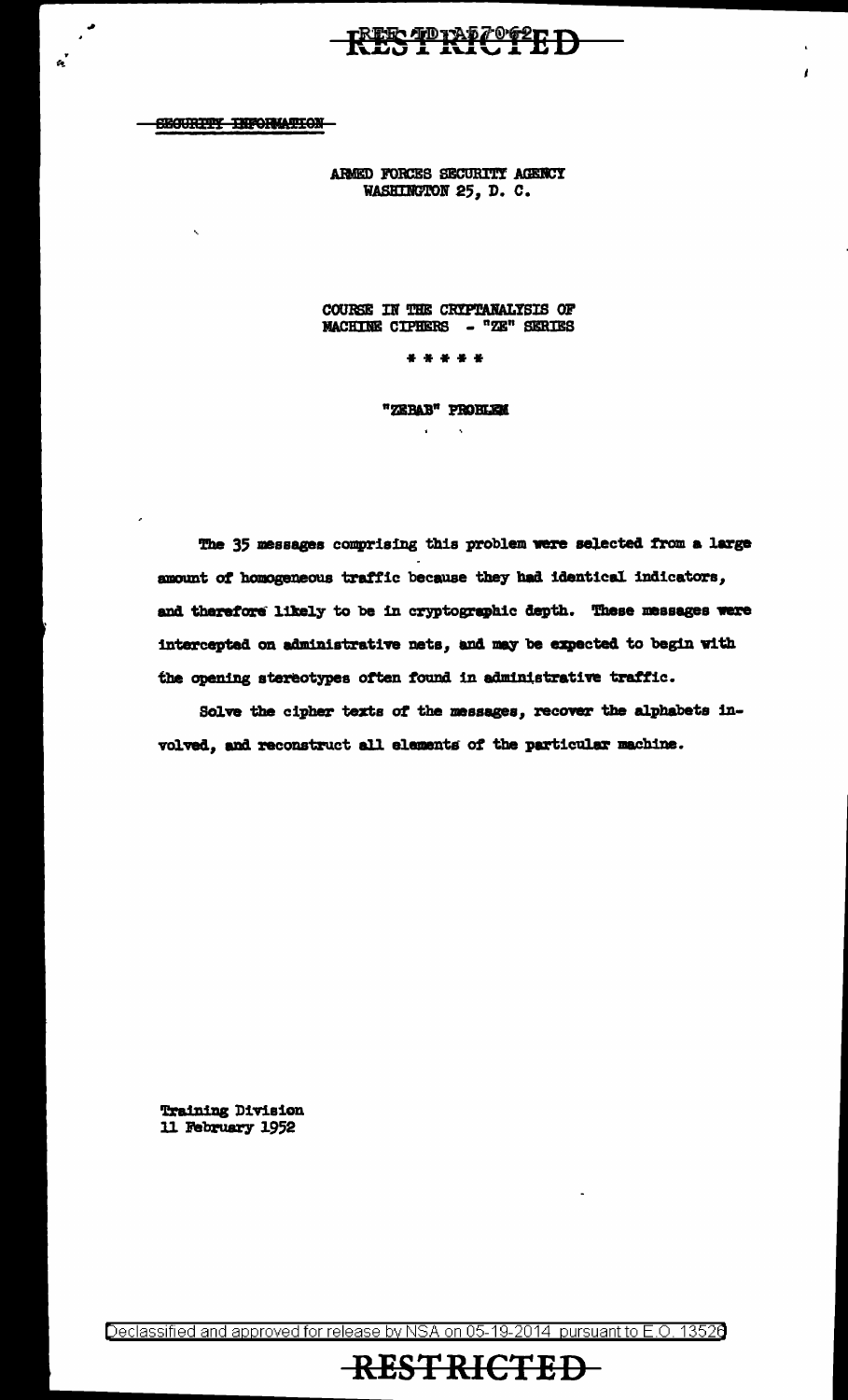# RESTRASZOSZD-

 $\emptyset$ 1

| 01.             |          |                | <b>WUWHZ</b>                 |                     |                                |              | KQDEC                |       |            |                              |       |       |                  |    |     |                  |                |       | MAJAD FWYLD LSDAH |         |              |       |     | MYCXE |       |              |     |  |
|-----------------|----------|----------------|------------------------------|---------------------|--------------------------------|--------------|----------------------|-------|------------|------------------------------|-------|-------|------------------|----|-----|------------------|----------------|-------|-------------------|---------|--------------|-------|-----|-------|-------|--------------|-----|--|
| $02 -$          |          | E              | CLCCY                        |                     |                                | 1.           |                      | ULPB  |            |                              |       |       | OLLUV            |    |     | OIAVI            |                |       |                   |         | LCLME        |       |     |       |       | JLXUU        |     |  |
| $03 -$          |          |                | <b>FAODB</b>                 |                     |                                |              | QVSQE                |       |            |                              |       |       | <b>D C W H P</b> |    |     | ZDEXQ            |                |       |                   |         | KQOGC        |       |     |       |       | LGYQZ        |     |  |
| 94.             |          | N W            |                              | $O$ A $\frac{1}{b}$ |                                |              | KEJTK                |       |            |                              |       |       | QSITC            |    |     | REKFG            |                |       |                   |         | SJDJE        |       |     |       |       | WXYIZ        |     |  |
| ØŚ.             |          |                | $C$ $C$ $D$ $D$ $E$<br>REFER |                     |                                |              | <b>WHOQE</b><br>ENCE |       |            | $\qquad \qquad \blacksquare$ |       |       | WHZFP            |    |     | BEQEP            |                |       |                   |         | FVDDK        |       |     |       |       | X H F J J    |     |  |
| 06.             |          |                | RVMSS                        |                     |                                |              | WXLTZ                |       |            |                              |       |       | X H H V Q        | W. |     | INFQ             |                |       |                   |         | OGMJX        |       |     |       |       | WLMEC        |     |  |
| ø7.             |          |                | <b>AFGKD</b>                 |                     |                                | R.           | 2 F O Q X            |       | E          |                              |       |       | GLVTE            |    |     | OZFBB            |                |       |                   |         | PCQPF        |       |     |       |       | NAFSL        |     |  |
| 98.             |          |                | <b>NWSSE</b>                 |                     |                                |              | NYJTK                |       |            |                              |       |       | QEVZQ            |    |     | EEZJD            |                |       |                   |         | NRDNF        |       |     |       |       | IEFLJ        |     |  |
| Ø9.             |          |                |                              |                     | UQVKD GXTFW                    |              |                      |       |            |                              |       |       | IAMTH            |    |     | KJSTD            |                |       | T.                |         | NONF         |       |     |       |       | KNXWP        |     |  |
| 10 <sup>a</sup> |          | R E            |                              |                     | CLZAE<br>R                     |              | <b>QRLVS</b>         |       |            |                              |       |       | CQPDV            |    |     | ADQXK            |                |       |                   |         | PFSZH        |       |     |       |       | NOWMI        |     |  |
| 11 <sub>0</sub> |          |                |                              |                     | NWKWY GRTSE                    |              |                      |       |            |                              |       |       | PQCXQ            |    |     | WIHFB            |                |       |                   |         | PGBGG        |       |     |       |       | JWRXI        |     |  |
| 12.             |          |                | <b>ITMMX</b>                 |                     |                                | R            | <b>ZEUBE</b>         |       |            |                              |       |       | XHZFP            |    |     | NWZEH            |                |       |                   |         | NMSAH        |       |     |       |       | AVFTV        |     |  |
| 13.             |          |                | <b>VODUE</b>                 |                     | R.                             | €            | WSETO                |       |            |                              |       |       | MLWTC            |    |     | J C G Y N        |                |       |                   |         | PSNQY        |       |     |       |       | MDFAJ        |     |  |
| T4.             |          |                |                              |                     | <b>GLDZK WXBFK</b>             |              |                      |       |            |                              |       |       | <b>XSWEX</b>     |    |     | BHZYU            |                |       |                   |         | PUQVK        |       |     |       |       | ONMHF        |     |  |
| 15.             |          |                | U Q J S D                    |                     |                                | LRLJR        |                      |       |            |                              |       |       | HEEYN            |    |     | OHEQR            |                |       |                   |         | USDZR        |       |     |       |       | ARTWR        |     |  |
| 16.             | "YQAYG   |                |                              |                     |                                |              | WHJFK<br>E H         |       |            |                              |       |       | <b>XSMCQ</b>     |    |     | UEZDP            |                |       |                   |         | LLRGR        |       |     |       |       | <b>JVXLF</b> |     |  |
| 17.             |          | R E            |                              |                     | CLKAG KFFSP                    |              |                      | N     |            |                              |       |       | DQCYF            |    |     | OWHSQ            |                |       |                   |         | WUKKD        |       |     |       |       | K D B E J    |     |  |
| 18.             |          |                | ZJULY                        |                     |                                | R.           |                      | N     |            | ZFFRN                        | CHPAR |       |                  |    |     | UMLAD            |                |       |                   |         | MSDZR        |       |     |       |       | AWBJW        |     |  |
| 19.             |          |                |                              |                     | "IGVYR ZEJTK QSCJP WASBU VRYGY | R            |                      |       |            |                              |       |       |                  |    |     |                  |                |       |                   |         |              |       |     |       |       | <b>WIVJW</b> |     |  |
| 20.             | -C<br>R. |                | EFER                         | ODE                 |                                | R            | <b>ZVFHE</b>         | N     | G          | $\mathbf{m}$                 |       |       | DHVKD            |    |     | DAZPD            |                |       | Y                 | 5 L     |              | C X   |     | A     |       |              | IE  |  |
| 21.             |          |                | ' F K 2 D P                  |                     |                                |              | U                    |       |            | T F O                        |       |       | EQSVX            |    |     | HZZYE            |                |       | Р.                |         | T C O Z      |       |     |       |       | IYDGM        |     |  |
| 22.             | Ϊ.       |                |                              | M'M W               |                                |              | HXDKX                |       |            |                              |       | Q P V | G F              |    |     | OATKM            |                |       | v.                | U       |              | Q B L |     |       |       | J L X M T    |     |  |
| 23.             |          |                | GLJGV                        |                     |                                | N.           |                      | Ë G   |            | N N                          |       |       | <b>O E V V X</b> |    |     | BMKQU            |                |       |                   | P       | FGN          |       |     |       |       | H W K        | Z N |  |
| 24.             |          |                | PLNA                         |                     | $\bar{\mathsf{R}}$             |              | GHMDD<br>N           |       |            |                              |       |       | CQMHM            |    |     | A J Z            |                | JJ    | P                 |         | <b>WNF</b>   |       |     |       |       | A M F        | M Q |  |
| 25.             |          | 0 <sub>1</sub> | U                            |                     | $D \cup \mathsf{E}$            |              | GMLV                 |       |            | R                            |       |       | KGHAC            |    |     | DYLXN            |                |       |                   | P L     |              |       | X   |       | L Y   |              | W S |  |
| 26.             |          |                | R J D B Z                    |                     |                                |              |                      |       |            |                              |       |       | <b>MEADM</b>     |    |     | <b>Y X X X Q</b> |                |       |                   | $Q$ $Q$ | I O X        |       |     |       |       | AOBSZ        |     |  |
| 27.             |          |                |                              |                     |                                |              | <b>MMBFT</b>         |       |            |                              |       |       | I, S, Q, T, M    |    |     | <b>UCV</b>       |                | $X$ 8 |                   |         | ΥΒΥΟΙ        |       |     | C     |       | ERPY         |     |  |
| 284             |          |                | 'Y R M D'N                   |                     |                                | F.           |                      | U R F |            | R                            |       |       | HBCFN            |    |     | J C G            |                | YN    | Р.                | В.      | $\mathbf{o}$ | E     |     | 1     |       | E K          | W M |  |
| 29.             |          | H              | N                            |                     | $Z^{\mu}$ N                    |              | しゃJU                 |       |            | . P                          |       |       | DQFUP            |    |     | BEV              |                | YN    |                   |         | KREWZ        |       |     |       |       | ALYIE        |     |  |
| 30.             |          |                | ULJSS                        |                     |                                |              | WXLRK                |       |            |                              |       |       | Q F W E O        |    |     | <b>NXQWO</b>     |                |       |                   |         | KEQGE        |       |     |       |       | K Y M        |     |  |
| $31$ s          |          | e              | <b>CLCCU</b>                 |                     |                                | $\mathbf{I}$ |                      | VJTK  |            |                              |       |       | <b>QEVJD</b>     |    |     | UCQCH            |                |       |                   |         | WQSOF        |       |     |       | A L B |              | H J |  |
| 32.             |          |                |                              |                     | Y D E<br>R                     | W<br>E,      |                      | OMYD  |            |                              |       |       | <b>ZPEAN</b>     |    |     | NCSFR            |                |       |                   |         | NRWAF        |       |     |       |       | A D P        | S D |  |
| 33              |          |                | 1 T M S D                    |                     |                                |              | X H T F K<br>N       |       |            |                              |       |       | XSGLD            |    | OF. |                  | S <sub>5</sub> | R     |                   | N       | R M D        |       |     |       |       | s            | WT  |  |
| 34 s            |          | C L            |                              | H M                 | E.<br>R                        | $\mathbf{I}$ | TV.                  |       | <u> דע</u> | <u>F H</u> E                 |       |       | K Q M D H        |    | N H | W                | S              | D     | Р                 | G       | 8            |       | G G |       |       | M C C A F    |     |  |
| ろうる             |          |                | 'Z J U                       | J                   | $\mathbf{z}$                   | ٧            | ۷                    |       |            | MYT                          |       |       | <b>HFVHN</b>     |    |     | UEAHR            |                |       | E                 | - N     |              | O     | . Y |       |       |              |     |  |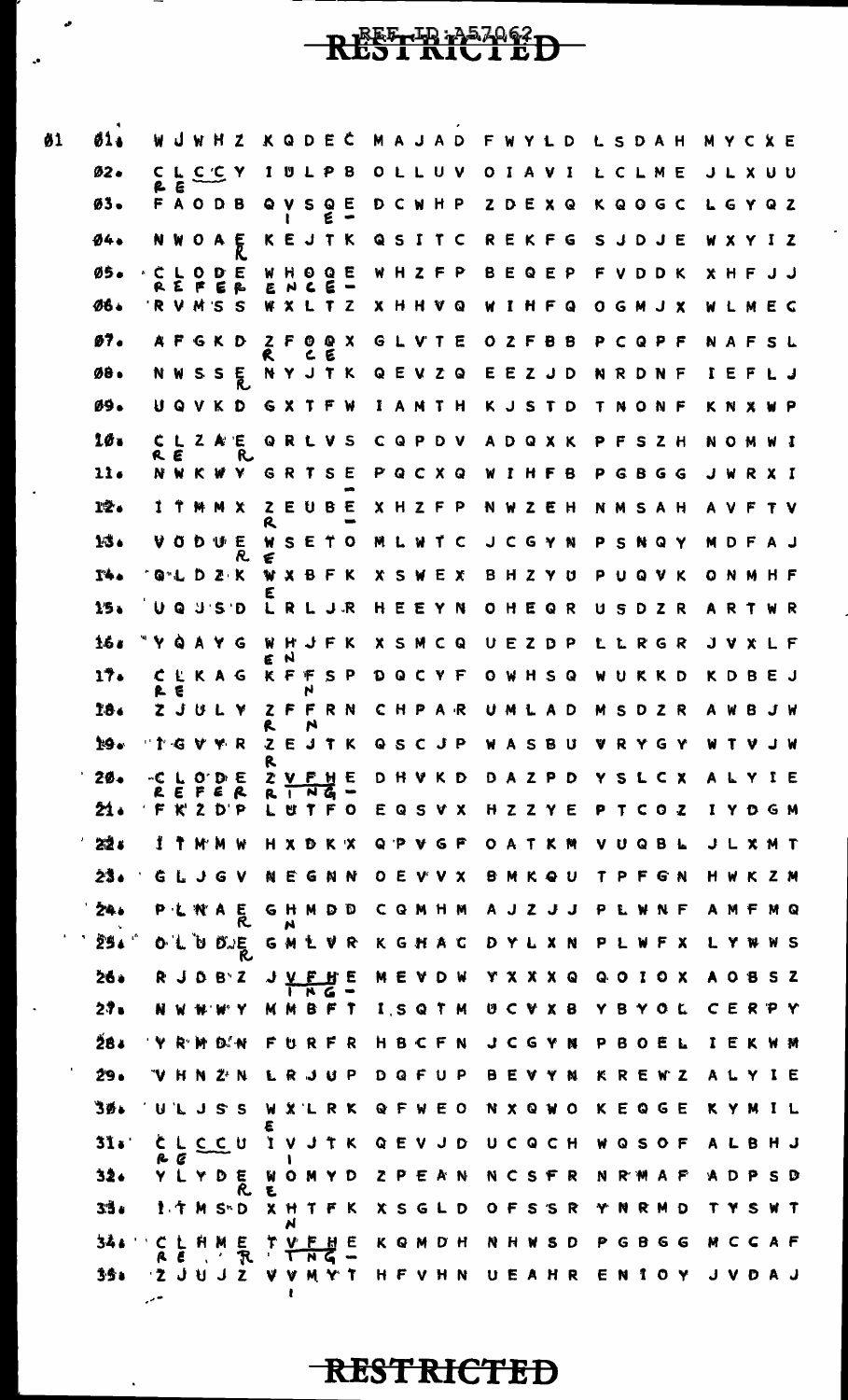### REFERE<sup>FORD</sup>

| Ø£      | <b>AT 4</b>     |     |         | U 9 L T L |     |    |                  |    |             |              |              |   |      |                  |   |    |         |     |              | אטווויז האזה כ שאמיש אסמכת                                         |    |              |      |    |     |     |              |                           |  |
|---------|-----------------|-----|---------|-----------|-----|----|------------------|----|-------------|--------------|--------------|---|------|------------------|---|----|---------|-----|--------------|--------------------------------------------------------------------|----|--------------|------|----|-----|-----|--------------|---------------------------|--|
|         | Ø2 .            |     |         |           |     |    |                  |    |             |              |              |   |      |                  |   |    |         |     |              | OSPDZ AWUMY LKRFI SHLNI WRUKG FJINI                                |    |              |      |    |     |     |              |                           |  |
|         | ØŜ.             |     |         |           |     |    |                  |    |             |              |              |   |      |                  |   |    |         |     |              | <b>UFZLZ XUYVB FIBSQ DWEAH KAPSV JNTZM</b>                         |    |              |      |    |     |     |              |                           |  |
|         | 64.1            |     |         |           |     |    |                  |    |             |              |              |   |      |                  |   |    |         |     |              | XZG # J XUQBB QOBNY HUZBT SVUBO EXZXM                              |    |              |      |    |     |     |              |                           |  |
|         | ØŚ.             |     |         |           |     |    |                  |    |             |              |              |   |      |                  |   |    |         |     |              | XXEUJ OTXIC FNZJN IINNY RRQWR VMRIT                                |    |              |      |    |     |     |              |                           |  |
|         | <b>08.</b>      |     |         |           |     |    |                  |    |             |              |              |   |      |                  |   |    |         |     |              | TSZDE FDQJF JCULV SETSG PHTAX BMKYM                                |    |              |      |    |     |     |              |                           |  |
|         | ነ ውን∗           |     |         |           |     |    |                  |    |             |              |              |   |      |                  |   |    |         |     |              | KZGVX RKBXH MOULV HUWBH WPGHV RMBQV                                |    |              |      |    |     |     |              |                           |  |
|         | Ø8.             |     |         |           |     |    |                  |    |             |              |              |   |      |                  |   |    |         |     |              | X R R G W L U @ B S P K M U C R H E B I L E K D X U P P W C        |    |              |      |    |     |     |              |                           |  |
|         | 09.             |     |         |           |     |    |                  |    |             |              |              |   |      |                  |   |    |         |     |              | TZ JSK SGOWA JDUTV YUGJN RFZAP PYISP                               |    |              |      |    |     |     |              |                           |  |
|         | 1Ø.             |     |         |           |     |    |                  |    |             |              |              |   |      |                  |   |    |         |     |              | <b>WHOCK ZCLGQ JVREZ HPPBU WBMMO RHJVJ</b>                         |    |              |      |    |     |     |              |                           |  |
|         | 11 <sub>o</sub> |     |         |           |     |    |                  |    |             |              |              |   |      |                  |   |    |         |     |              | JSXYC EWEWC CSIUZ OISFH LOJDX LRFQZ                                |    |              |      |    |     |     |              |                           |  |
|         | 12.             |     |         |           |     |    |                  |    |             |              |              |   |      |                  |   |    |         |     |              | KZAHF IMEVK RFLRW EGAIH YRUDC GLRIL                                |    |              |      |    |     |     |              |                           |  |
| March 1 | ÌŜ.             |     |         |           |     |    |                  |    |             |              |              |   |      |                  |   |    |         |     |              | <b>DURHH HOQMA JFIOR YNLSH OKNFR EMILC</b>                         |    |              |      |    |     |     |              |                           |  |
|         | $-14.$          |     |         |           |     |    |                  |    |             |              |              |   |      |                  |   |    |         |     |              | <b>DYRBG TVBXH KVVOV CTNBZ BRZSS VPJOY</b>                         |    |              |      |    |     |     |              |                           |  |
|         | 15.             |     |         |           |     |    |                  |    |             |              |              |   |      |                  |   |    |         |     |              | W S A V L P O G M P V I T G W M B X R Y Y H J S V J L R N T        |    |              |      |    |     |     |              |                           |  |
|         | 16.             |     |         |           |     |    |                  |    |             |              |              |   |      |                  |   |    |         |     |              | W L PS K S C D S B F S S U Z S I F C U R I Q H X P V C W H         |    |              |      |    |     |     |              |                           |  |
|         | $17 -$          |     |         |           |     |    |                  |    |             |              |              |   |      |                  |   |    |         |     |              | <b>D J R C C H P W M O Q W M O V Q D I G I W O H S C A C K D K</b> |    |              |      |    |     |     |              |                           |  |
|         | 18.             |     |         |           |     |    |                  |    |             |              |              |   |      |                  |   |    |         |     |              | K M R Ł Y A R X Q F I A Y G J J Z E K R X V T S F J J J R I        |    |              |      |    |     |     |              |                           |  |
|         | 19.             |     |         |           |     |    |                  |    |             |              |              |   |      |                  |   |    |         |     |              | <b>HAIZBK ZCLKN LWSPN ETAUX RXYJQ PVTWN</b>                        |    |              |      |    |     |     |              |                           |  |
|         | 2Ø.             | w   |         | GRUC      |     | в  | х.               | P  | M           | A            | J            | х | - 14 | <b>W</b>         | D | M  | B       | X   | -C           | <b>O</b>                                                           | x  | Z P          | M    | -S | J   | Е   | B            | D Q                       |  |
|         | $21 -$          |     | R<br>м. |           | N J | P  | C.               | E. | P           | -A           |              |   |      | NQZGZ            |   | v. |         |     | VEJH         |                                                                    | L. |              | HQSV |    |     | JV  | EAC          |                           |  |
|         | $22-$           |     |         | K I U U T |     |    | <b>X O U S G</b> |    |             |              | F            |   |      | X S P B          |   |    | O K W J |     |              | Z                                                                  |    | <b>RTE</b>   | S N  |    | H I |     | В            | D N                       |  |
|         | $23-$           |     |         | Y I O TY  |     |    | OMBIC            |    |             |              |              |   |      | JFMEZ            |   |    |         |     | <b>LXXDW</b> |                                                                    | W  |              | ZHHU |    |     | GLJ |              | O M                       |  |
|         | $24 -$          |     |         | SOXDH     |     |    | H Z Q M A        |    |             |              |              |   |      | <b>JFCWN</b>     |   |    |         |     | EGEVY        |                                                                    |    | KZTHV        |      |    | G.  | v   | L.           | I H                       |  |
|         | 25×             |     |         | H Z R P V |     |    |                  |    |             | <b>HWEUG</b> | $\mathbf{o}$ |   |      | SUHV             |   |    |         |     | J P Y M M    |                                                                    |    | <b>RURFZ</b> |      |    | P   |     | CKAA         |                           |  |
|         | 26.             | Т.  | M       | H H U     |     | Ł. |                  |    | <b>BOSO</b> |              |              |   |      | ZAZJD            |   |    |         |     | <b>QUXUB</b> |                                                                    |    | LZGAU        |      |    | G   | M   | w            | R P                       |  |
|         | 27.             | R.  |         | A Q       | - Y |    | H G E            |    | N A         |              |              |   |      | Z K W W D        |   | M  |         |     | BXKM         |                                                                    |    | OVTSS        |      |    | v   | P.  | J            | $\mathbf{1}$ $\mathbf{2}$ |  |
|         | $28 -$          |     | P.      | GG H      |     |    | HURQR            |    |             |              |              |   |      | GIWZK            |   |    |         |     | EHFGU        |                                                                    | R  |              | BYUC |    |     | N L |              | RDX                       |  |
|         | 29.             |     |         | GRCF      |     | F  | z                | -E | N A         |              |              |   |      | ZKWHT            |   |    |         |     | CBGBG        |                                                                    | K. | V U          | B R  |    |     |     | DPEVM        |                           |  |
|         | $30 -$          | Ð   |         | LVHX      |     |    | L G              |    | EJA         |              | F.           |   |      | WLJN             |   |    |         |     | MXXZG        |                                                                    |    | KPQMR        |      |    |     |     | V Y T        | D Y                       |  |
|         | 31 <sub>0</sub> | N R |         | Y U       | Y   |    | HNEOU            |    |             |              |              |   |      | FDCYI            |   |    | R N     |     | X U M        |                                                                    | F  | LQKB         |      |    |     |     | JSJ          | OZ                        |  |
|         | $32 -$          |     |         | U<br>A    | Υ   | Y  |                  |    | <b>OGWH</b> |              |              |   |      | OMCYI            |   |    |         |     | EZLAH        |                                                                    | D  | THMG         |      |    | w   |     | <b>GTOC</b>  |                           |  |
|         | 33.             |     | K R S   |           | HZ  |    | B' O X W H       |    |             |              | 1            |   |      | V Q J V          |   |    |         |     | QDXZQ        |                                                                    |    | GTIAH        |      |    |     |     | <b>VMKIT</b> |                           |  |
|         | 34.             | ₩ P |         | PX K      |     |    | AWYVB            |    |             |              |              |   |      | <b>N W L U W</b> |   | M  |         | 1 W | D H          |                                                                    | 8  |              | YPNS |    |     |     | FIGIL        |                           |  |
|         | 35.             |     |         |           |     |    |                  |    |             |              |              |   |      |                  |   |    |         |     |              | E G P V O F G F H I F M T U J F 7 F C Z I Y O M N G J B D X        |    |              |      |    |     |     |              |                           |  |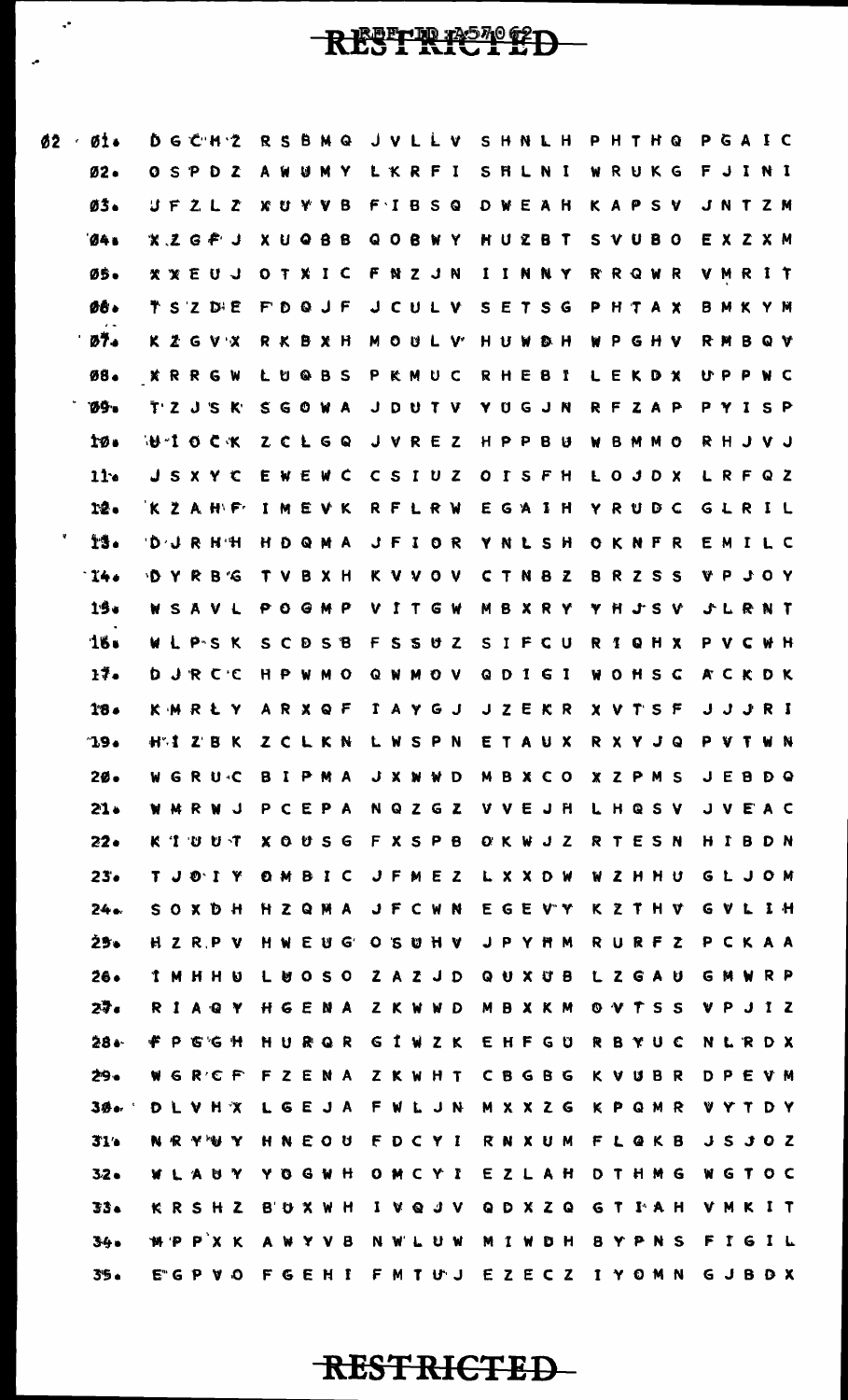$\boldsymbol{\theta}$ 

 $\ddot{\phantom{0}}$ 

| Ŝ. | 61.                                       | "U A U A K S E R A D C T N P C S S G D N D N H O X X C T H R  |  |  |  |              |  |  |  |  |                               |  |  |                                         |  |              |  |
|----|-------------------------------------------|---------------------------------------------------------------|--|--|--|--------------|--|--|--|--|-------------------------------|--|--|-----------------------------------------|--|--------------|--|
|    | 02 <sub>0</sub>                           | F S A N N V U Y S G M X C L C A Q Q J T N W L S P I H U B D   |  |  |  |              |  |  |  |  |                               |  |  |                                         |  |              |  |
|    | Ø3. FONLN OFENI WMAZW GJMEW ZVMDJ TRYIT   |                                                               |  |  |  |              |  |  |  |  |                               |  |  |                                         |  |              |  |
|    | 041                                       | <b>HASRE</b>                                                  |  |  |  | <b>WKREW</b> |  |  |  |  |                               |  |  | TFHYT NJHXF XHEPC SQRLI                 |  |              |  |
|    | ゆう。                                       | IS G M F U L Y C V E C X M H C V J W F Y J I S X X O G H N M  |  |  |  |              |  |  |  |  |                               |  |  |                                         |  |              |  |
|    | Ø6.                                       | A E X 2 J F V Y K C R N H B N J X H O O N X A P X P E H A J   |  |  |  |              |  |  |  |  |                               |  |  |                                         |  |              |  |
|    | 97.                                       | U Q H E B V L R C W T T T U Z E K G Z G X B K O P F K O Q S   |  |  |  |              |  |  |  |  |                               |  |  |                                         |  |              |  |
|    | 08 <sub>0</sub>                           | - I O T M T F R Y N S S J U R I B M H F N D Q R D E H G V L A |  |  |  |              |  |  |  |  |                               |  |  |                                         |  |              |  |
|    | <b>09.</b>                                | HF C Y V T A D K P C S O R P W Z N J S A I A A F G R L A Q    |  |  |  |              |  |  |  |  |                               |  |  |                                         |  |              |  |
|    | $10 -$                                    | A O J N J Q E X K P                                           |  |  |  |              |  |  |  |  |                               |  |  | MTLQN DCZCN XENYY IIZEC                 |  |              |  |
|    | 11.                                       | K F V Y C Q P Y T W O O T Q N T G P G O J P L D E C O D Y G   |  |  |  |              |  |  |  |  |                               |  |  |                                         |  |              |  |
|    | 12.                                       | AVVYL HROVH'AMYRV IJHJD HJFKM TOZZV                           |  |  |  |              |  |  |  |  |                               |  |  |                                         |  |              |  |
|    | 13.                                       | F S V K U J O H R R L N U G E G L H M G X T O X L X Q N O Y   |  |  |  |              |  |  |  |  |                               |  |  |                                         |  |              |  |
|    | 14 <sub>•</sub>                           | I C C Y M Q A D W S Z P D O L X K X J Z X A E Z E             |  |  |  |              |  |  |  |  |                               |  |  |                                         |  | <b>IARUN</b> |  |
|    | 15.                                       | INC C Y J V K I V A G M M B T H F C J N V W B U T K Z R L Z   |  |  |  |              |  |  |  |  |                               |  |  |                                         |  |              |  |
|    | I6. XKBFV LYCVE CKRPE IKKXZ YQZIX IJZLR   |                                                               |  |  |  |              |  |  |  |  |                               |  |  |                                         |  |              |  |
|    | rł.                                       | SQSGE HBWKK                                                   |  |  |  |              |  |  |  |  |                               |  |  | MPIPW UKBWG LHLIM SQFHS                 |  |              |  |
|    | 18. SOBJU MADUS GTUEL XGHWW EHKOH DGNCA   |                                                               |  |  |  |              |  |  |  |  |                               |  |  |                                         |  |              |  |
|    | 19. VHUKY'B TBSDC CDTAL WGWCY MQJQF IAUHI |                                                               |  |  |  |              |  |  |  |  |                               |  |  |                                         |  |              |  |
|    | 20.                                       | <b>GEKXN</b>                                                  |  |  |  | W N D L B    |  |  |  |  |                               |  |  | KACUB WODVL LMOZT TEFII                 |  |              |  |
|    | 21.                                       | I W J'F-D                                                     |  |  |  |              |  |  |  |  |                               |  |  | LWZFS CCOIX SKBWN MWLGC                 |  | DUFBA        |  |
|    | ' 22∙                                     | <b>N.W B F T</b>                                              |  |  |  |              |  |  |  |  | LOYEB GPUFL GJGBI JFLWH       |  |  |                                         |  | IQTOR        |  |
|    | 23.                                       | QCFQD                                                         |  |  |  |              |  |  |  |  |                               |  |  | RKMVM KFUQM RINP'L XZOSF                |  | GGVQE        |  |
|    | 24.                                       | A N U Ð T I K G X F H P H K N P N D F G X N N I C A X F J A   |  |  |  |              |  |  |  |  |                               |  |  |                                         |  |              |  |
|    | 25.                                       | S Q B J J V K N Y S G P W Z I W V W B L D J T V F X E P A W   |  |  |  |              |  |  |  |  |                               |  |  |                                         |  |              |  |
|    | 26.                                       | M V T Z C G I Y L P C B S M Z A K K Z W F K Y D H             |  |  |  |              |  |  |  |  |                               |  |  |                                         |  | DGZGR        |  |
|    | $-27$ .                                   | L'W B Y V M X Y N F                                           |  |  |  |              |  |  |  |  | Q V U W V V U G E O N D F S E |  |  |                                         |  | IOPAK        |  |
|    | 28.                                       | PHGYW                                                         |  |  |  |              |  |  |  |  |                               |  |  | M K W T S T F Z B B W V W E S E N T D Q |  | WQRAN        |  |
|    | 29.                                       | CQHET WGDPA UWKWZ WFCXL MVBZA                                 |  |  |  |              |  |  |  |  |                               |  |  |                                         |  | FRNPR        |  |
|    | $-30.$                                    | I Q D E KC R^K B D I V B S Z P I J Q B Y D T L F R            |  |  |  |              |  |  |  |  |                               |  |  |                                         |  | WYPOY        |  |
|    | 31.                                       | XD J N W                                                      |  |  |  |              |  |  |  |  |                               |  |  | TSZVK CITND WPNEZ EASDF                 |  | TUQAW        |  |
|    | $32-$                                     | K K J Y U                                                     |  |  |  |              |  |  |  |  |                               |  |  | <b>IPZWW ZTDIM FVFJL LKROP WIYUN</b>    |  |              |  |
|    | 33.                                       | <b>RFXGK</b>                                                  |  |  |  |              |  |  |  |  |                               |  |  | IZGSA SEKFN ZQREL UVCSG OGTON           |  |              |  |
|    | 34.8                                      | A N X A K                                                     |  |  |  |              |  |  |  |  |                               |  |  | CEPAW TPZQV FCNYY NKSHM                 |  | IONAW        |  |
|    | 35.                                       | P D L M B L S A W V F G Q N S X B C N X D H Z T               |  |  |  |              |  |  |  |  |                               |  |  |                                         |  | YUWNA        |  |

**RESTRICTED** 

 $\hat{\mathcal{L}}$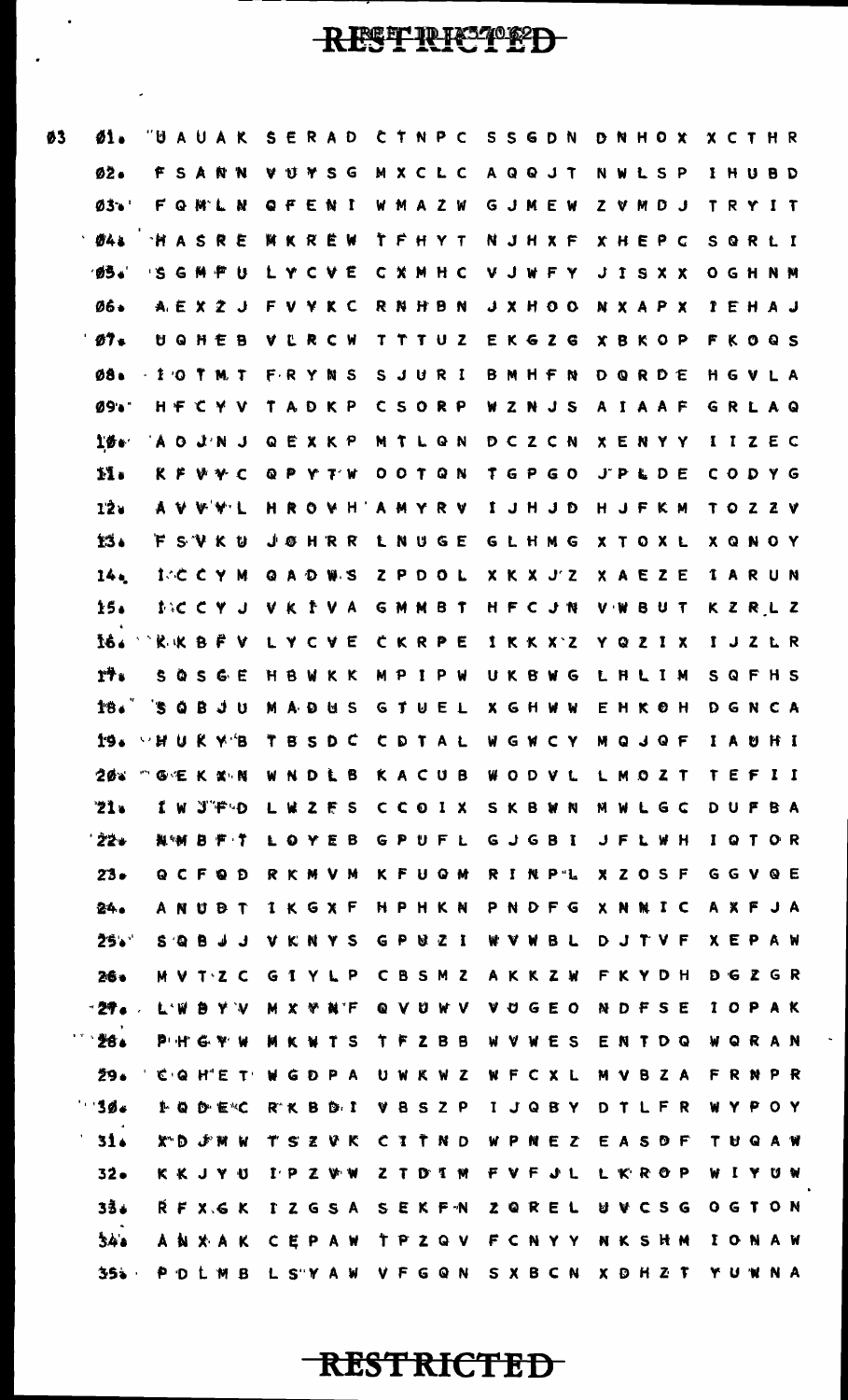## REFERENCED

 $\ddot{\phantom{0}}$ 

| Ø4 | $O1$ .           | YEHPR                      | ZHKOL                                             | EQKSZ                  |                              | <b>XZDFS</b>                  | MRDUX                                   | W D F I D                    |
|----|------------------|----------------------------|---------------------------------------------------|------------------------|------------------------------|-------------------------------|-----------------------------------------|------------------------------|
|    | $Ø2-$            | R R V Z V                  | EMFFO DQFSJ VFQKM                                 |                        |                              |                               | VELOG                                   | GACOS                        |
|    | $93 -$           | EPCXJ                      |                                                   |                        |                              |                               | GWJAH ACVTC KYJUL KROHX                 | WKQMO                        |
|    | 04.              | <b>NOWAH</b>               | X R Q N K E O F U W                               |                        |                              |                               | WMBFK KUBIO                             | BRGME                        |
|    | 05.              | HOCXG                      | RECCJ YBIAM                                       |                        |                              |                               | EAQUJ HXAOH                             | GACHE                        |
|    | 96.              | HRTVH                      |                                                   |                        |                              |                               | X R W D H O O F S J X Z D F M V X N Z O | <b>NAVMY</b>                 |
|    | "Ø7∙             | FQSRR                      | <b>BNKWN</b>                                      |                        |                              |                               | HBYAK IRJPN CIEOK                       | QAOFP                        |
|    | <b>08.</b>       | U'DHGF                     | RQLDJ TBFFA IXBNP                                 |                        |                              |                               | RZKZK                                   | MAYGS                        |
|    | 09.              | QFUBJ                      |                                                   |                        |                              |                               | BQFTN RCHUH FWCAD JVFBN                 | <b>MZDOJ</b>                 |
|    | 10.              | RBKZC                      |                                                   |                        |                              |                               | OKQZV RCVAQ AMNXI YVDCM                 | <b>WMMWM</b>                 |
|    | 11.              | HOTXF                      | STRPF                                             |                        |                              |                               | DCWIS XRONA VWKCG                       | <b>QMYAS</b>                 |
|    | 12.              |                            | B C C P J X N F O K O C W I S X R Q I N M H K W R |                        |                              |                               |                                         | <b>WZWOK</b>                 |
|    | 13.              | <b>BYQZH</b>               |                                                   |                        |                              |                               | JHKQN TQFUG FIQNF CEJWB                 | WFYAU                        |
|    | 14.              |                            | OFKZV GWLEH                                       |                        |                              |                               | R J W T P W D Z W X K X E V N           | BUCFV                        |
|    | `15.             | <b>B'HHVH</b>              |                                                   |                        |                              |                               | RRWUM TPVGA NTJJN LXAHX WLCOK           |                              |
|    | 16.              | $0 \vee J'2 H$             | BMQRP                                             |                        |                              | TJEAR VLJPD                   | VADYP                                   | USMOJ                        |
|    | 17.              | PQILP                      | ZXLBB                                             |                        |                              | QIVSO DSHTN                   | IONYY                                   | UBYHU                        |
|    | 18.              | <b>B M V P V</b>           |                                                   |                        |                              |                               | RKWZJ OUIGS EZLFB KESYA                 | AKGZM                        |
|    | 1.9 <sub>o</sub> | NOCXG                      | RDQJH                                             |                        | <b>XCSSB</b>                 | KTBFK                         | PZOMR                                   | UDPFR                        |
|    | 20.              | G<br>8.                    | в<br>O<br>Q                                       | x<br>v                 | Y<br>G<br>F                  | S<br>H.<br>z<br>-Z            | C<br>E<br>IJ<br>I<br>x.                 | R.<br>O X<br>u<br>-P         |
|    | $21 -$           | Z H Z Z                    | T M<br>8 Q'F                                      |                        | JCVLQ                        | N<br>N<br><b>Z</b><br>Q<br>L. | HZ0<br>M<br>x                           | N<br>A Y<br>A S              |
|    | 22.              | J D<br>v.<br>v<br>F        | <b>RLFTO</b>                                      | Υ                      | YIGI                         | L V E<br>B<br>L               | Y X<br>F<br>v.<br>R                     | Q P<br>$\bf{Q}$<br>TT        |
|    | $23-$            | z.<br>в<br>A V<br>Y.       | C E<br>B<br>B<br>W                                |                        | DYPUF                        | <b>VZFQC</b>                  | $\mathbf c$<br>USJN                     | R<br>E K<br>SJ               |
|    | 24.              | K F U X<br>C               | KAJ<br>O.<br>U                                    | Q<br>N<br>$\mathbf{r}$ | T S                          | R O<br>F O<br>F               | $Z$ $P$<br><b>B</b><br>P<br>X           | YHS<br>W<br>J                |
|    | $25 -$           | U L X<br>F Q               | F<br>F<br>1<br>S.<br>'N.                          | E                      | PGUB                         | SGU<br>F<br>M                 | WQ<br>R.<br>M O                         | H<br>O R<br>v<br>F           |
|    | $26 -$           | v.<br>C<br><b>N</b><br>S P | <b>RUFNI</b>                                      | Y                      | BGKO                         | XKCAC                         | GSIO<br>$\mathsf{C}^-$                  | W<br>$\mathbf 0$<br>TT<br>A  |
|    | $27 -$           | しし<br>P K U                | YN<br>D X F                                       | Q                      | LVHJ                         | <b>WKCQH</b>                  | <b>RMVSN</b>                            | SJTD<br>K.                   |
|    | 28.              | X L Z V D                  | A Q<br>Y S<br>L                                   | Y<br>v v               | $\mathbf{r}$<br>x            | r<br>ARQD                     | E M<br>X N<br>I.                        | KM<br>S K<br>$\mathbf{r}$    |
|    | $-29.$           | Z V<br>-C<br>С             | F<br>- A<br>C.<br>Y L                             | G                      | <b>BGGS</b>                  | <b>XRMEV</b>                  | Z M<br>X S<br>U                         | T V<br>M M<br>м              |
|    | $-30-$           | X R S<br>В.<br>÷V          | B F<br>Q<br>R D                                   | Y                      | BLIS                         | <b>XOQBS</b>                  | I<br>$\mathbf{z}$<br>к<br>J R           | ZZ<br>T X<br>N               |
|    | $31-$            | £<br>X Q<br>Y.<br>O.       | U K<br>M<br>P.<br>R.                              | D                      | XXIA                         | 【下 亅<br>A N                   | T N<br>K Q<br>Y                         | P<br>P.<br>O X<br>Q          |
|    | $32 -$           | E.<br>ν<br>v<br>J<br>P.    | ETUH<br>Ø.                                        |                        | UOQPA                        | A Q G I<br>A.                 | XAHX<br>۷                               | D Y H U<br>W                 |
|    | 33.              | к<br>N<br>G<br>А.          | H F WH<br>Q                                       | D                      | <b>Y V Q X</b>               | HRCBL                         | R F S Y T                               | E.<br>W V<br>T Z             |
|    | 34.              | 91T<br>F<br>$\bullet$      | Z<br>H.<br>X.<br>N<br>D                           | F.                     | <b>8 F D</b><br>$\mathbf{s}$ | <b>KDJQF</b>                  | CZUWB                                   | WIHLJ                        |
|    | 35.              | <b>NQSRI</b>               | <b>X R W D H</b>                                  | A                      | KVIP                         | $V$ $L$ $B$ $Q$ $O$           | HWTYX                                   | $Q \nvert P \nvert Q$<br>T J |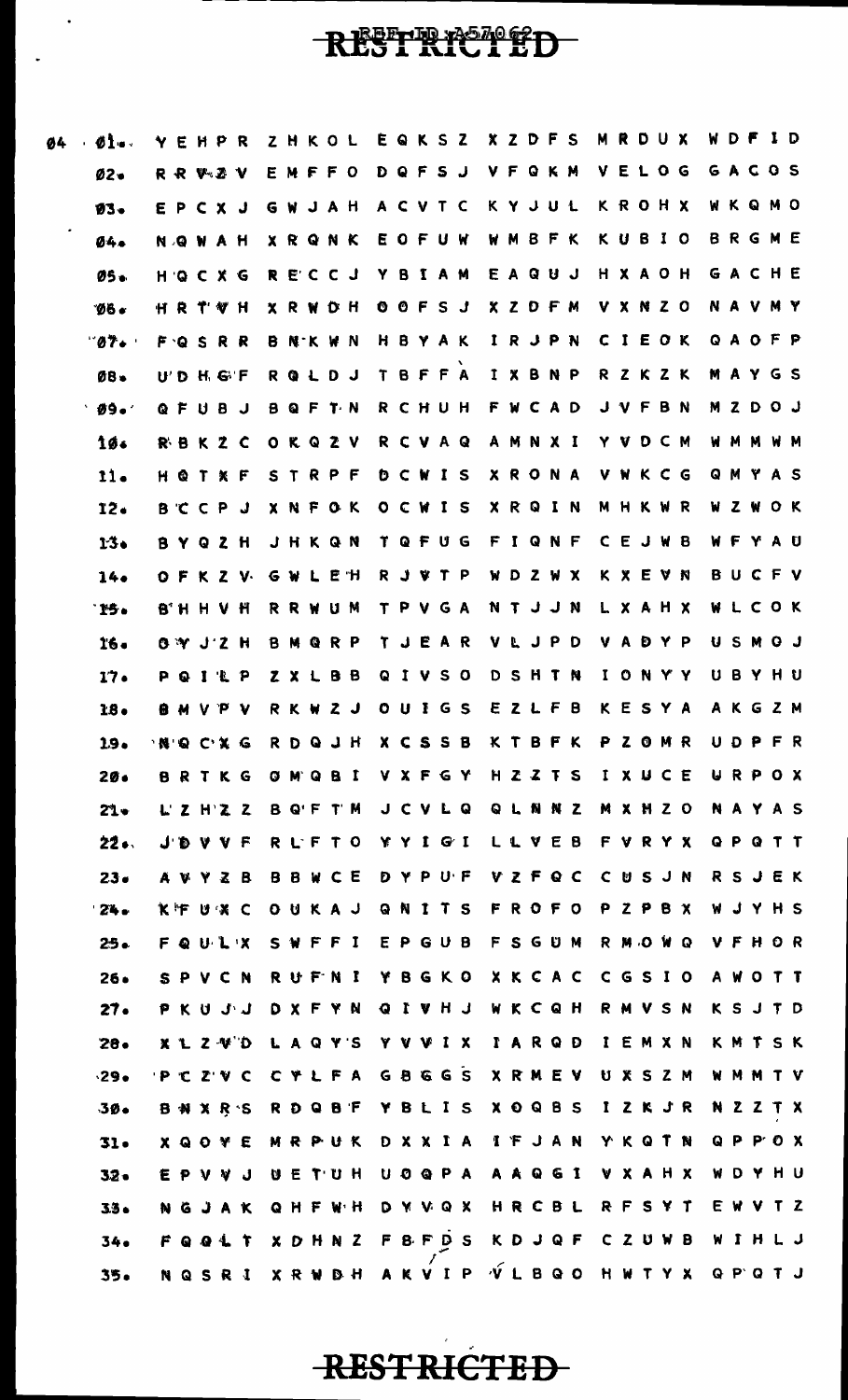| 05 | 01.                                                                                                              | I'CU'ES TWFWQ DMGOJ NZBVV BGCFU                                              |  |           |  |  |  |                   |  |  |                                                     |  |  |              |  | <b>NKMYR</b>   |  |
|----|------------------------------------------------------------------------------------------------------------------|------------------------------------------------------------------------------|--|-----------|--|--|--|-------------------|--|--|-----------------------------------------------------|--|--|--------------|--|----------------|--|
|    | Ø2.                                                                                                              | $2$ JOVE                                                                     |  |           |  |  |  |                   |  |  | ESARE FGKMJ ALQBP BWCGQ                             |  |  |              |  | PLGRL          |  |
|    | ØŠe* H 5 D'Y Z T H I F P N T A R O; H N C T W J E X J G P I C R G                                                |                                                                              |  |           |  |  |  |                   |  |  |                                                     |  |  |              |  |                |  |
|    | <b>BAA NFEAE</b>                                                                                                 |                                                                              |  |           |  |  |  |                   |  |  | <b>KPSEC VAHAB PSTCJ ZXNTW</b>                      |  |  |              |  | KTQRC          |  |
|    | <b>05.</b>                                                                                                       | <b>H X B Y K</b>                                                             |  |           |  |  |  |                   |  |  | UWXJI RNNWM XPTZO ZQ YKD                            |  |  |              |  | IMTMI          |  |
|    | <b>Des</b>                                                                                                       | WNOPZ USXUY NQGDB VZBYS SHQRL AMTRE                                          |  |           |  |  |  |                   |  |  |                                                     |  |  |              |  |                |  |
|    | $-0.7 - 1$                                                                                                       | <b>TOWK UEK IJRTF FNGIU YZQYL BHAVO ZIIVI</b>                                |  |           |  |  |  |                   |  |  |                                                     |  |  |              |  |                |  |
|    | <b>"08. JSGP C FLBWY DCD GR XRMUW XQUTS GKGEI</b>                                                                |                                                                              |  |           |  |  |  |                   |  |  |                                                     |  |  |              |  |                |  |
|    | - 09.                                                                                                            | <b>TAULK IWAY'Q DGBNZ DYHOR LXNTU</b>                                        |  |           |  |  |  |                   |  |  |                                                     |  |  |              |  | <b>NBOBC</b>   |  |
|    | 10.4                                                                                                             | CKGBS                                                                        |  |           |  |  |  |                   |  |  | BIPOC NEPAF PYRII WXKTS                             |  |  |              |  | ZKYKI          |  |
|    | 11.                                                                                                              | A LALTUQH                                                                    |  | M A I M.I |  |  |  |                   |  |  | Y G J Z G Y L Q O A L C Y K J                       |  |  |              |  | NBIGK          |  |
|    | 12.                                                                                                              | <b>XMECS</b>                                                                 |  |           |  |  |  |                   |  |  | <b>ODTMQ GMFAK LBZVF</b>                            |  |  | <b>JHLUZ</b> |  | ULYBI          |  |
|    | $\mathbf{B}$                                                                                                     | <b>せよう アイス</b>                                                               |  |           |  |  |  | WZSWY VHQAO KYFUS |  |  |                                                     |  |  | ICEPT SFIIA  |  |                |  |
|    | 14.1                                                                                                             | <b>DWOGE</b>                                                                 |  |           |  |  |  |                   |  |  | UPANP SEKME GVAZK VKITA NUBDF                       |  |  |              |  |                |  |
|    |                                                                                                                  |                                                                              |  |           |  |  |  |                   |  |  | GAPIO MQQQR PHICW IEYYC XKXPG                       |  |  |              |  |                |  |
|    | 16.                                                                                                              | A A A A A                                                                    |  |           |  |  |  |                   |  |  | MVAPM QCOFZ ZJGTP MTRTV WZJLL                       |  |  |              |  |                |  |
|    | 17.                                                                                                              | N F W C O M E R'J C                                                          |  |           |  |  |  |                   |  |  | U J M A S G X D C Z J T X T Q                       |  |  |              |  | TUYRE          |  |
|    | 18. ` X Y V Y A `R I P Y Y V Z N A R U Q Q A A  U X P Q L  W K O B F                                             |                                                                              |  |           |  |  |  |                   |  |  |                                                     |  |  |              |  |                |  |
|    | 19.                                                                                                              |                                                                              |  |           |  |  |  |                   |  |  |                                                     |  |  | MQXID EPIEL  |  |                |  |
|    | 20.                                                                                                              | 'I F S V H WERFC HEKKE G V A Z K O T N T L A Y N N G                         |  |           |  |  |  |                   |  |  |                                                     |  |  |              |  |                |  |
|    | 21.                                                                                                              | <b>ΤΜΙJ'Y ΙRFFF LJEDN ΟΖΟVΜ ΜΘΘΤΟ</b>                                        |  |           |  |  |  |                   |  |  |                                                     |  |  |              |  | ITIXL          |  |
|    | $22 -$                                                                                                           | <b>ALL AND G S AND R OR M I MH E V Y G O C</b>                               |  |           |  |  |  |                   |  |  |                                                     |  |  | EHFGE        |  | SKXYF          |  |
|    | $23$ $\bullet$ $^{\circ}$ ) we jet a service that a service is the service of a service service $\bullet$<br>24. |                                                                              |  |           |  |  |  |                   |  |  |                                                     |  |  |              |  | <b>BJSPV</b>   |  |
|    | <b>Σ5ε</b>                                                                                                       | <b>DIADBOUSHPU DAFRO YZZVN WBEVQ</b><br>$\%$ MASY'R. WBTMC VQGJG SHGVA MODRU |  |           |  |  |  |                   |  |  |                                                     |  |  |              |  | NKMNE          |  |
|    | 26.                                                                                                              | A J M V T' B P A Q Q C T R A R U Q Q G R D X I T F                           |  |           |  |  |  |                   |  |  |                                                     |  |  |              |  | PPCTN          |  |
|    | 27.                                                                                                              | "I Y'F'Y'T 'W X F V F L M B A'F P G C T I Y H O U U                          |  |           |  |  |  |                   |  |  |                                                     |  |  |              |  | EBCMF<br>KNHTF |  |
|    | .28.                                                                                                             | <b>. ተ ሞ Q 3 L</b>                                                           |  |           |  |  |  |                   |  |  | EUXFW OUYZR TVBVM BGITL                             |  |  |              |  | MCMBF          |  |
|    | 29 <sub>0</sub>                                                                                                  | A A B Y H D W H M W O J V I V W Q D C K U K P Y V                            |  |           |  |  |  |                   |  |  |                                                     |  |  |              |  | PQJUY          |  |
|    | 30.                                                                                                              | HAINHO OLHII GGXLJ XEMUP IODGW                                               |  |           |  |  |  |                   |  |  |                                                     |  |  |              |  | PNHNĐ          |  |
|    | $32 - 1$                                                                                                         | <b>HMOLV</b>                                                                 |  |           |  |  |  |                   |  |  | B B L M N Z T Q H S ' X X D V S J I L B D F L A B H |  |  |              |  |                |  |
|    | $32 -$                                                                                                           | ∿UFK WK                                                                      |  |           |  |  |  |                   |  |  | URTNY YEUKE XJKYC IIKJD XJYYK                       |  |  |              |  |                |  |
|    | 33.                                                                                                              | TJXGP                                                                        |  | UWZSN     |  |  |  |                   |  |  | <b>QUMUR LKKYX JCCHS</b>                            |  |  |              |  | STRRZ          |  |
|    | OUD-DORY ALC                                                                                                     |                                                                              |  |           |  |  |  |                   |  |  | GR'D'PU DNJZO PGDVQ JZUKW                           |  |  |              |  | NKEYQ          |  |
|    | '35.' A Y'L YN BFNSY XC MFZ CVRYX UNITH TTVHD                                                                    |                                                                              |  |           |  |  |  |                   |  |  |                                                     |  |  |              |  |                |  |

RESTRANCED

 $\ddot{\phantom{a}}$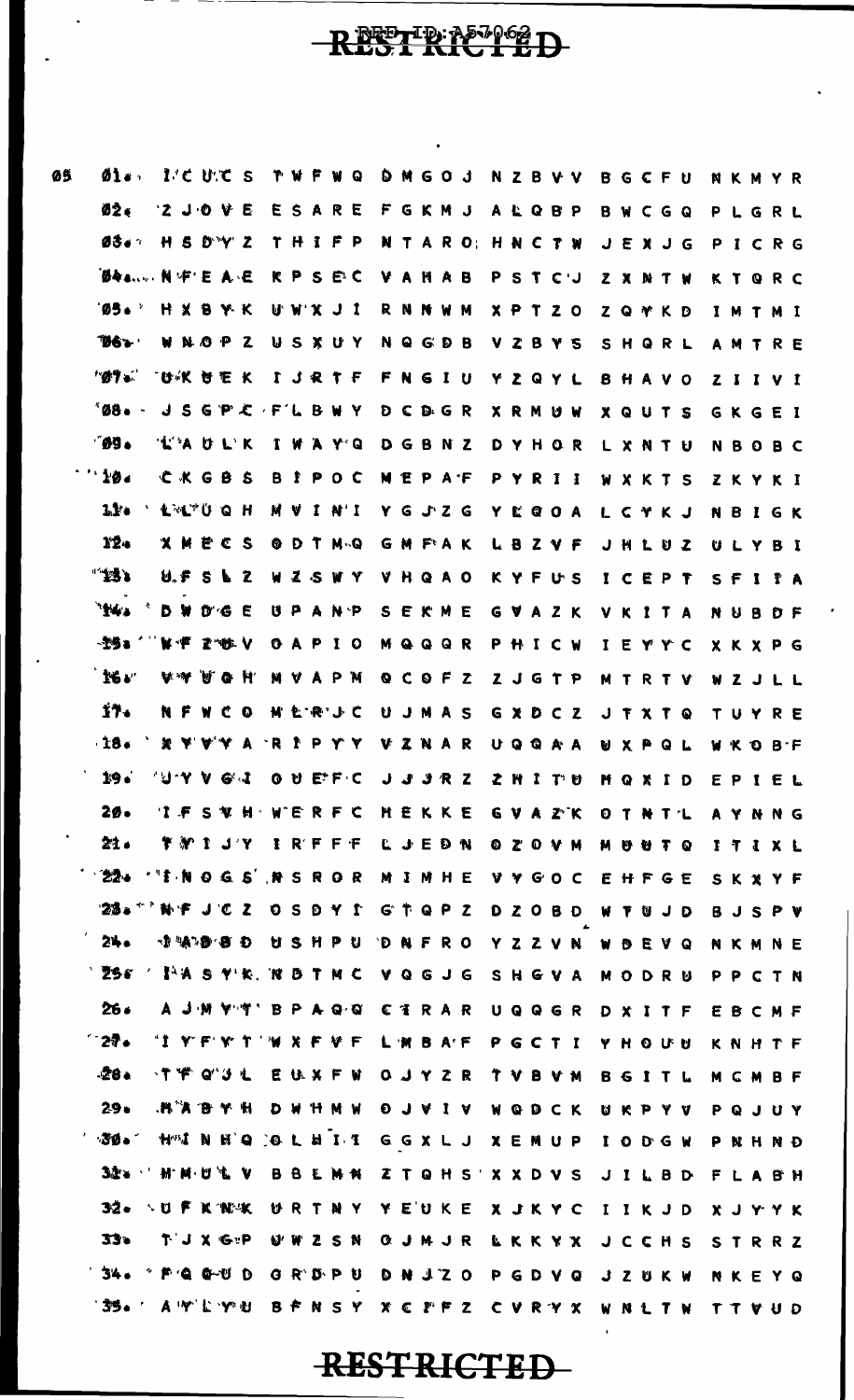06

 $\ddot{\phantom{0}}$ 

 $\ddot{\phantom{0}}$ 

| 5. | 01                                      |              | X J G S X                                                         | FOBCF     |  |                     |  | DMMHR                                           |  |           |       |  | UBOWT     |                                 | P X S V Y    |  |              |  | NRCSZ        |  |
|----|-----------------------------------------|--------------|-------------------------------------------------------------------|-----------|--|---------------------|--|-------------------------------------------------|--|-----------|-------|--|-----------|---------------------------------|--------------|--|--------------|--|--------------|--|
|    | $02 -$                                  |              | F X P R Z                                                         |           |  | Q T J H Q B         |  | $D^{\dagger}J^{\dagger}D^{\dagger}L^{\dagger}O$ |  |           | ABFCX |  |           |                                 |              |  | LANHS MEPYX  |  |              |  |
|    | Ø3.                                     | D W          | BSU                                                               |           |  | JQFMS               |  |                                                 |  | PFZLH     |       |  |           | G Y D I B                       |              |  | QTAMP        |  | RLCLZ        |  |
|    | 04.                                     |              | <b>VZUHQ</b>                                                      |           |  | <b>VASKA</b>        |  |                                                 |  | H P O Q P |       |  |           | UCYNA TNIMI                     |              |  |              |  | N X V X Z    |  |
|    | <b>45.</b>                              |              | $\bullet$ $\bullet$ $\bullet$ $\bullet$ $\bullet$                 |           |  | <b>VDOGE</b>        |  | <b>BVGLH</b>                                    |  |           | WYTVI |  |           |                                 | <b>ANCAH</b> |  |              |  | PLVLE        |  |
|    | <b>ØG. VFRSO</b>                        |              |                                                                   |           |  | O J E B B           |  |                                                 |  | PNDOV     |       |  |           | T J S C J H D K I C             |              |  |              |  | OXTXL        |  |
|    | 07 <sub>5</sub>                         |              | <b>06ESA</b>                                                      |           |  | Q V T R B           |  | MKGWA                                           |  |           |       |  |           | E Q S A X L Z D K V             |              |  |              |  | PVCKF        |  |
|    | <b>Ø8</b>                               |              | JW JRXQ                                                           |           |  | QOFWN               |  |                                                 |  |           |       |  |           | MVCJY BCPRD TDAHX               |              |  |              |  | WUPIS        |  |
|    | <b>09. OGT MIN UEOGR</b>                |              |                                                                   |           |  |                     |  | MPDWW                                           |  |           |       |  |           | WSNDT                           |              |  | <b>BUKDZ</b> |  | PFLSK        |  |
|    | 10 <sub>1</sub>                         |              | <b>CSPHR</b>                                                      |           |  | FAJWB               |  | <b>XRDJV</b>                                    |  |           |       |  |           | ATNIN                           |              |  | HPPLX        |  | NETLL        |  |
|    | 11.                                     |              | C F X Z Q                                                         |           |  | IZSBR               |  | QXOWA                                           |  |           |       |  |           | ESKIE                           |              |  | KUGWR        |  | <b>XJGTF</b> |  |
|    | 12 <sub>o</sub>                         |              | <b>NZUBQ</b>                                                      |           |  | NWHZN               |  | HLNAM                                           |  |           |       |  |           | <b>CJSRW</b>                    | <b>UXUMS</b> |  |              |  | AMLIB        |  |
|    | 134                                     |              | <b>B H E Z P</b>                                                  |           |  | $2$ $J$ $S$ $Q$ $H$ |  | UVQHL                                           |  |           |       |  | DTNVL     |                                 | K D Y H B    |  |              |  | A J U K O    |  |
|    | 14 <sub>0</sub>                         |              | XBFTF                                                             |           |  | WTIQB               |  |                                                 |  | MPYKL     |       |  |           | D P N S A D T T K J             |              |  |              |  | PMGSK        |  |
|    | 15 Y                                    |              | CHPNU                                                             |           |  | <b>FSXDT</b>        |  | <b>HFZRF</b>                                    |  |           |       |  | VYCDL     |                                 |              |  | HMSWP        |  | <b>NNPXC</b> |  |
|    | <b>IGA' EZPEQ</b>                       |              |                                                                   |           |  | <b>ZGEAM</b>        |  | <b>DDZWU</b>                                    |  |           |       |  |           | TCPKX PSSXG                     |              |  |              |  | <b>NUAGA</b> |  |
|    | 17.                                     | <b>MJZZA</b> |                                                                   |           |  | <b>OJNYT</b>        |  | GEOYL                                           |  |           |       |  | J K Y R O |                                 | PDYKD        |  |              |  | XJASL        |  |
|    | 18.                                     |              | VIKSR VVBDF                                                       |           |  |                     |  |                                                 |  |           |       |  |           | GGOWA ALQRI PCPWR               |              |  |              |  | ILFLE        |  |
|    | 19.                                     |              | G E D M W                                                         | I G O W R |  |                     |  |                                                 |  | THZWM     |       |  |           | JKPCV PUDUS                     |              |  |              |  | FIPAN        |  |
|    | 20.                                     |              | <b>AMPESF KZXHG RVICL WDXCV TDZKZ VLFLE</b>                       |           |  |                     |  |                                                 |  |           |       |  |           |                                 |              |  |              |  |              |  |
|    | 21.                                     |              | - ENT TX WI JUFRE D M MOO E Y B V WI P X L WH IN C G L H          |           |  |                     |  |                                                 |  |           |       |  |           |                                 |              |  |              |  |              |  |
|    | $22 -$                                  |              | J'I J B & J I O B U R K S O V W N N N A T N S V J M C U Y W       |           |  |                     |  |                                                 |  |           |       |  |           |                                 |              |  |              |  |              |  |
|    | $23 -$                                  |              | VGTTR GGBHU QCMYF QFKAC PWAIY PIUOK                               |           |  |                     |  |                                                 |  |           |       |  |           |                                 |              |  |              |  |              |  |
|    | 24.                                     |              | ~C J K Z ♥  G O B B X  G D P L J  U T X I G  H G Y H B  Z L C N B |           |  |                     |  |                                                 |  |           |       |  |           |                                 |              |  |              |  |              |  |
|    | 25.                                     |              | <b>COPKB-GLBHH AMICB ULWVX YKONS CUUOS</b>                        |           |  |                     |  |                                                 |  |           |       |  |           |                                 |              |  |              |  |              |  |
|    | 26.                                     |              | <b>QGHX"C WTIZ'G JKYXA UPJJX OLDOQ IVBFF</b>                      |           |  |                     |  |                                                 |  |           |       |  |           |                                 |              |  |              |  |              |  |
|    | $27 -$                                  |              | HHSZB                                                             |           |  |                     |  |                                                 |  |           |       |  |           | K Z'XRF GACWR LYZYR TDKIC FLIFM |              |  |              |  |              |  |
|    | $28 -$                                  |              | <b>TORF FIMIR GQZQU XVZRF UMSJV UWALQ YUJNM</b>                   |           |  |                     |  |                                                 |  |           |       |  |           |                                 |              |  |              |  |              |  |
|    | 29∙                                     |              | △C·L`K`* W F S O N Q  A R J S F  G J N G P  L K O K Y  D U U N K  |           |  |                     |  |                                                 |  |           |       |  |           |                                 |              |  |              |  |              |  |
|    | $30-$                                   |              | 'K C J M E J O S D C D V A L T Y C Y V P L D Z K K I L G Q W      |           |  |                     |  |                                                 |  |           |       |  |           |                                 |              |  |              |  |              |  |
|    | $31 -$                                  |              | C V J @ R G N D N H X V Z O L A E S R C P P I X C R L L X Z       |           |  |                     |  |                                                 |  |           |       |  |           |                                 |              |  |              |  |              |  |
|    | 32. TEBSX QPIDP JAVWD CFRCD FUDUS IFIGQ |              |                                                                   |           |  |                     |  |                                                 |  |           |       |  |           |                                 |              |  |              |  |              |  |
|    | 33.                                     |              | DECRD ZJFHU CVNMY BCPUX BYUOK                                     |           |  |                     |  |                                                 |  |           |       |  |           |                                 |              |  |              |  | <b>NQIWN</b> |  |
|    | 34.                                     |              | MOJNO QSSDX'BSOYI YUMDT DUNIV                                     |           |  |                     |  |                                                 |  |           |       |  |           |                                 |              |  |              |  | MGGTF        |  |
|    | 35. CJKSR XATNF JRPWR YYXOD HFNXY NIIBW |              |                                                                   |           |  |                     |  |                                                 |  |           |       |  |           |                                 |              |  |              |  |              |  |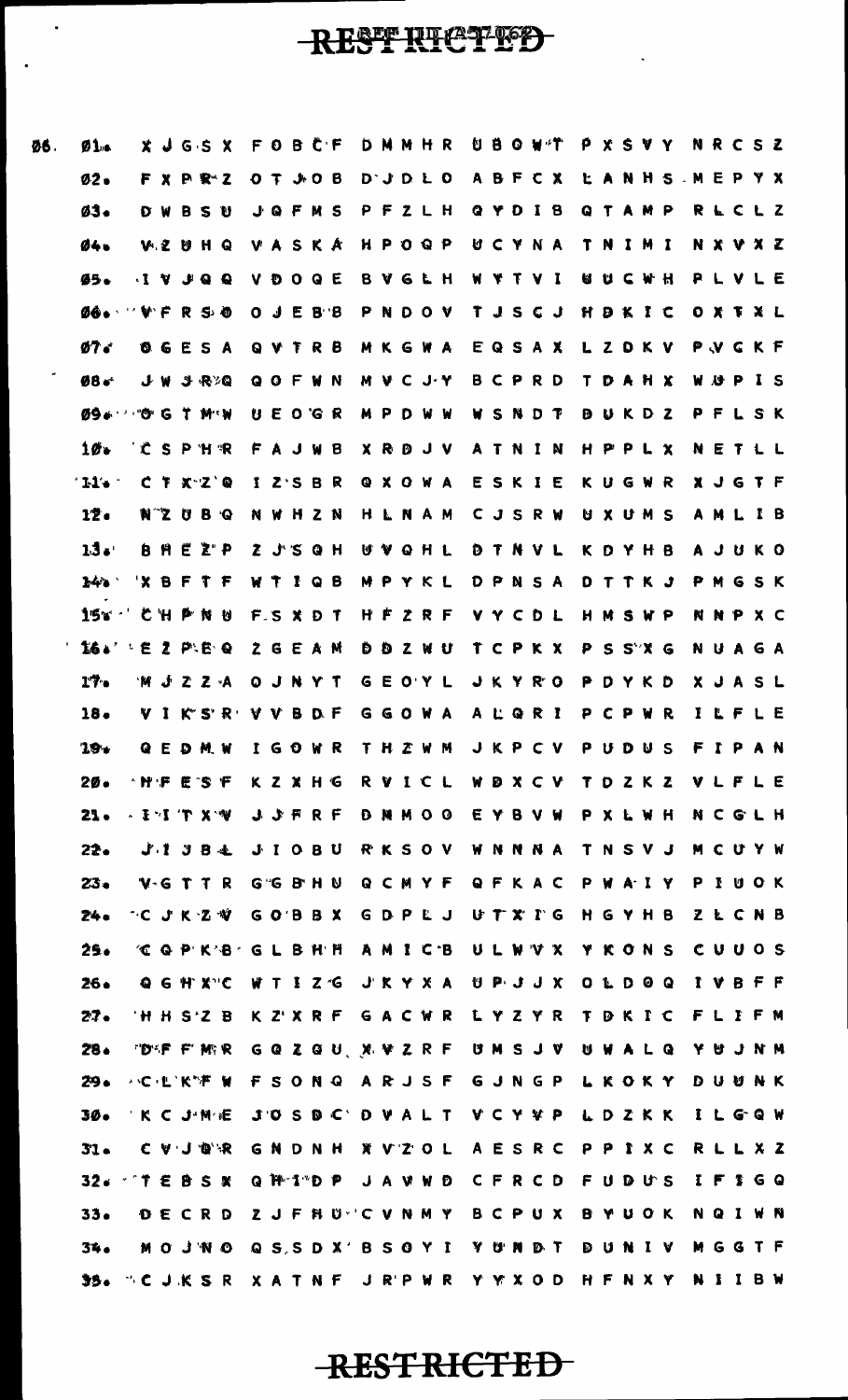$\vdash$  .

 $\frac{1}{2}$ 

| 01.             | CJAQQ                                                    | 5JQGD             |                  | A B O T Z Z A I W O C A Z X F |                                                                       | BVZAJ        |
|-----------------|----------------------------------------------------------|-------------------|------------------|-------------------------------|-----------------------------------------------------------------------|--------------|
| の2 -            | CHRAM                                                    | CDGQ1             | <b>YCEPB</b>     | BPSWR                         | UBMIT                                                                 | HUQJS        |
| Ø3.             | $^{\wedge}$ C J I V M                                    | TOMEL             | JFZUB            | KIZYB                         | VSWJY                                                                 | BXZNN        |
| <b>04.</b>      | 'C H M Y T                                               | HROBZ             | UBCOY            | QQWYZ                         | <b>REDOB</b>                                                          | BPIWQ        |
| <b>05.</b>      | I G V O W                                                | WMGKI             | <b>QLANV</b>     | <b>BUSFB</b>                  | VAOAR                                                                 | ITZDO        |
| Ø6.             | CJIQW                                                    | MLXTE             | RPAMK            | F M T W Y                     | REQCD                                                                 | SRPMS        |
| <b>07.</b>      | $9.0$ Y T:H                                              | OAMEZ             | ULROG            | RNPWI                         | CNZIB                                                                 | <b>CPMPQ</b> |
| のきる             | <b>KYERJ</b>                                             | <b>BDZDD</b>      | CTCRZ            | RAFG'B                        | UNOZA                                                                 | URDJV        |
| Ø9.             | UJETY                                                    | SJRMD             | XRKFL            | <b>B'SVNG</b>                 | PEVMT                                                                 | KMAMH        |
| 104             | UJDGI                                                    | <b>BRVOG</b>      | APRRD            | QGDYR                         | VSDZY                                                                 | URVEI        |
| 11.             | <b>JTVBZ</b>                                             | VAOEQ             | CRFCV            | <b>RVMQG</b>                  | JAEJB                                                                 | SAEJC        |
| 12.             | EEKTN                                                    | VRCXE             | <b>O J R P B</b> | <b>1 Q X S M</b>              | <b>GEMWB</b>                                                          | <b>WOAMW</b> |
| 13.             | UJVK'M                                                   | CQOWL             | Y T O F B        | EYZYM                         | DTCXS                                                                 | <b>SRTHO</b> |
| 14.             | HHJTD                                                    | YJJII             | NEZIK            | <b>BYBQM</b>                  | CCLDB                                                                 | KOAUI        |
| 156             |                                                          | <b>BWCRJPQZGE</b> | <b>GUYOH</b>     | <b>JQJBJ</b>                  | <b>JAOAR</b>                                                          | <b>VKYPS</b> |
|                 | 18. 18                                                   | X V G Q 1         | YCEPB            | BPSWM                         | LOYZB                                                                 | USHAD        |
| $-17.$          | A O W P J                                                | LENER             | FPFRL            | <b>XPFQW</b>                  | QEQOU                                                                 | VSRUQ        |
| 18.             | <b>C G E R H</b>                                         | MDMKI             | GPRRN            | <b>OZIKJ</b>                  | K O D P M                                                             | STZKW        |
|                 | 19. U E V G T                                            | NLNMD             | NLKKB            | OQSLI VAZMT                   |                                                                       | SRRJP        |
| $20 -$          | $\mathbf{I} \mathbf{W} \mathbf{G} \mathbf{Y} \mathbf{R}$ |                   |                  |                               | WOHUY WCZIK BVMKG WFYZC                                               | NQDUK        |
|                 |                                                          |                   |                  |                               | 21. CJIY D VRPOI SUZCZ QQVVK RCDHQ HOGJX                              |              |
| $22 -$          |                                                          |                   |                  |                               | USAQI ILFEW G'CJ'ZH WVMW'V EAURT HNYEC                                |              |
| $23 -$          |                                                          |                   |                  |                               | BOKTI VFGII SRRC <sup>®</sup> G I I W'WF ZEDFN URRRM                  |              |
|                 |                                                          |                   |                  |                               | 24. CVEHM CSQAS SPOLX ARPWL PRCXA QEMJC                               |              |
| 25 <sub>b</sub> |                                                          |                   |                  |                               | K K V K M G P H E H N P N B U S R F Y G E Y Q L N                     | <b>VBGPQ</b> |
| 26.             |                                                          |                   |                  |                               | JTVA @ VVFEB DJSRX FEQSQ RTGXC QTPUM                                  |              |
| 27 <sub>o</sub> |                                                          |                   |                  |                               | → C J I Y J C L B T H ' A E Z I K ' B G P G F ' J M D P W ` T T Z K W |              |
| 28.             |                                                          |                   |                  |                               | 'C'FZ""W Y'L'GKI ARRSX XPSGG JAOPR                                    | <b>VRXYN</b> |
| $29 -$          |                                                          |                   |                  |                               | B W C'A J U W O E M 'U T C B X X P S G G U C I O U                    | SRMWE        |
|                 |                                                          |                   |                  |                               | 30. CRCRO VQOUN GPVID MWFSM VMGXV                                     | SDTJK        |
|                 |                                                          |                   |                  |                               | 31. KWRGT MDMTD CEAFR BLMWH DFGIN ROZHQ                               |              |
|                 |                                                          |                   |                  |                               | 32. ERVMD MGOZJ ZPXIZ PWRCT WEEWB                                     | VQUJQ        |
| 33.             |                                                          |                   |                  |                               | B W G B L - @ D @ K D X R K F L B T D J R C O Q X J W O P Z W         |              |
|                 |                                                          |                   |                  |                               | 340 'UTPVOX EKNZL RPVID MWFYL VLCHE                                   | HZRUQ        |
| $35 -$          |                                                          |                   |                  |                               |                                                                       |              |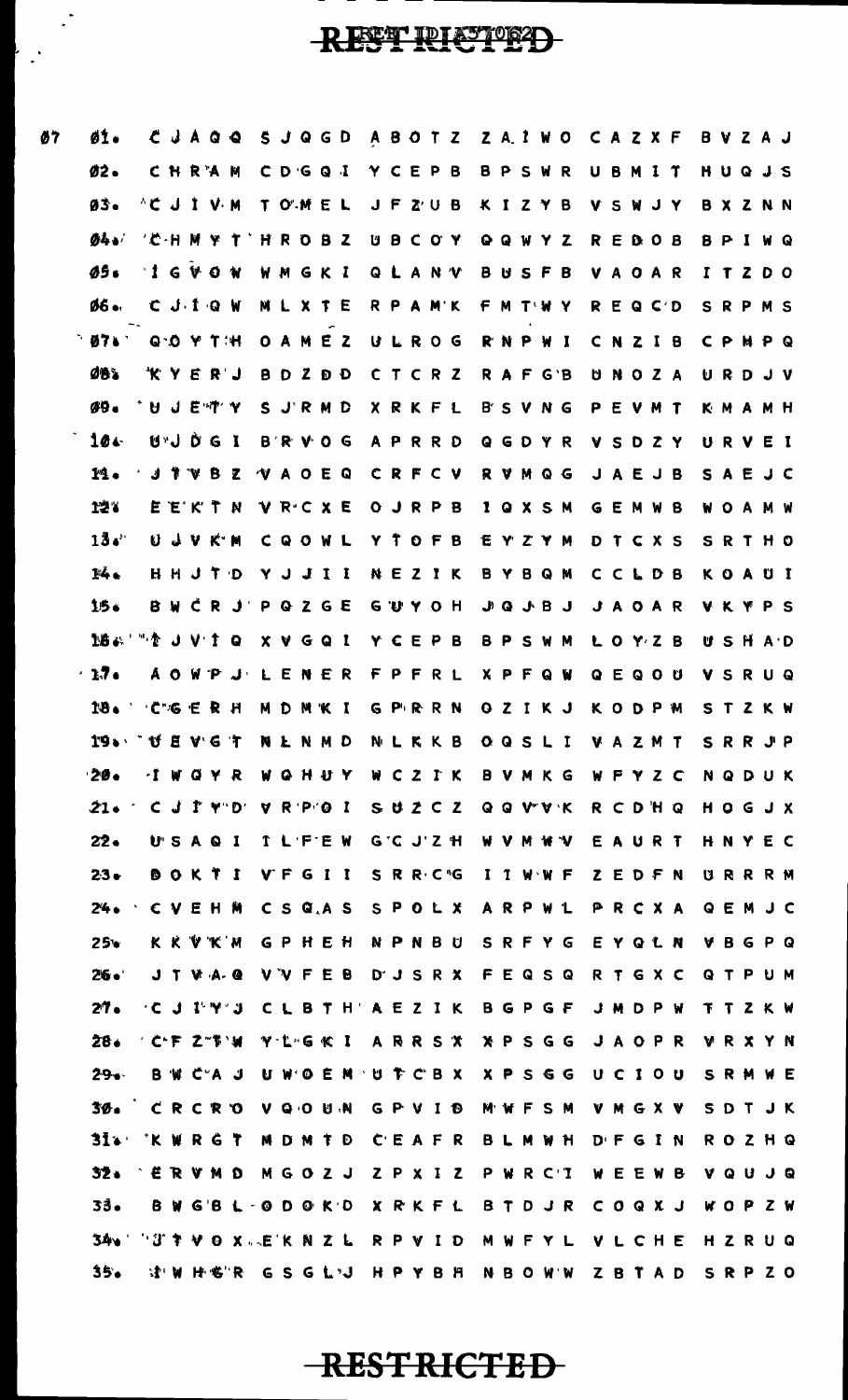### RESTRACTED

 $\ddot{\cdot}$ 

 $\ddot{\cdot}$ 

| Ø8 | Øi.        | 'P.<br>١Ē<br>Ľ.<br>P<br>-c                   | <b>MRM</b><br>W  | R H K Z<br>C                    | Q<br>N M<br>-V<br>v | P'Y A<br>Ŝ<br>J                                   | A<br>OLŤ<br>Y. |
|----|------------|----------------------------------------------|------------------|---------------------------------|---------------------|---------------------------------------------------|----------------|
|    | 92.        | S'U'W<br>$\mathbf r$<br>-tj                  | L Q M H<br>Ð     | J<br>INDM                       | <b>I OMPS</b>       | N<br>ZHMN                                         | DJLH<br>M      |
|    | $03 -$     | R<br>G.<br>v<br>c                            | <b>AMEH</b><br>N | В<br>Z.<br>L W<br>E             | R X M W V           | <b>A N R U U</b>                                  | XBZAD          |
|    | 04.        | D P<br>SAM                                   | COTM<br>G        | G<br><b>BHDP</b>                | GQPXP               | KSMHY                                             | CXUKU          |
|    | 05.        | <b>B K A Q R</b>                             | <b>UAJIY</b>     | $\mathbf{z}$<br>QOHS            | YNNIN               | Q A V H Q                                         | AAWPI          |
|    | Ø6.        | AUCL<br>₩.                                   | 'N.<br>A J'LW    | NONGX                           | HTDUG               | TIKAN                                             | YWTKL          |
|    | Ø7.        | В.<br>$\bullet$<br>P.<br>X D                 | K V V S L        | NSZMS                           | RXNNZ               | <b>NBXWI</b>                                      | 0 X G U J      |
|    | Ø8 c       | GKSBD                                        | M<br>G Y N Y     | UXKTH                           | UGIWK               | <b>QIKAN</b>                                      | YTZJO          |
|    | Ø9.        | $Z$ $E$ $D$<br>N P                           | RSKTH            | TLDKF                           | <b>WWIET</b>        | VZLIR                                             | IXSDD          |
|    | 10.1       | $J$ $V$ $D$<br>L P                           | ZIOYA            | LEXAK                           | WYQUS               | TEXHY                                             | CXWMI          |
|    | 11.        | O V D<br>f V                                 | IHVYE            | <b>BEWAV</b>                    | X C I O M           | <b>NNQZY</b>                                      | YYZEZ          |
|    | 12.        | <b>P B X V</b><br>Q                          | RAAGY            | LDH'DM                          | ONTIQ               | KSLUE                                             | ZAWER          |
|    | $13 -$     | $S'$ P $V$ X H                               | CG J'Y P         | OLCAQ                           | Y X K P V           | Z W H I C                                         | GWVTL          |
|    | 14.        | IKRVD                                        | K'N A N N        | NHCKD                           | RCVIM               | <b>VWPLE</b>                                      | LZOWC          |
|    | 15.        | G'X'M'B'K                                    | W T F<br>D M     | <b>NGSZC</b>                    | HLTXN               | <b>BPQHS</b>                                      | XAGLQ          |
|    | $16-$      | <b>D'R'S'J U</b>                             | AKQQH            | K Z H"D W                       | ZCQYP               | <b>YPEHZ</b>                                      | SSStI          |
|    | 17.        | KBMIB                                        | <b>RGUVY</b>     | GVFDF                           | TMLYZ               | EHPZX                                             | SSPWD          |
|    | 18.        | <b>GNMMW</b>                                 | ZEQLN            | GHPKM                           | UWDWH               | NGFHT                                             | <b>XSYAW</b>   |
|    | 19.        | <b>DRMBL</b>                                 | Q<br>DQQN        | VJHZC                           | WATXA               | <b>B V R M T</b>                                  | X B Z A O      |
|    | $20 -$     |                                              |                  | FA Q'JC WTJXA RSKNK PCJIH       |                     | ONVUU CDQLR                                       |                |
|    |            | 21. DJNHN CTKBC BVEAS CENSP                  |                  |                                 |                     | <b>RSKVR</b>                                      | CCYKI          |
|    |            | 226 ' O P U A U A Y U U Y L T K X M          |                  |                                 | RNELV               | NZQBE TBTWO                                       |                |
|    | 23.        | YBUHD                                        |                  | IXQAZ OJHCS                     | <b>ODBLX</b>        | EHFGS YAOLQ                                       |                |
|    | 24.        | 'F P L'B D 'I X M X N M L M V H              |                  |                                 | KVKIS               | TBKIG YIYDW                                       |                |
|    | 25.        |                                              |                  | <b>8ZZDB YIQAZ NOCJA</b>        | GODAP               | OPJNT YALLH                                       |                |
|    | $26 \cdot$ | DPHEV                                        |                  | GHBDK BXFTDB                    | <b>XCQMV</b>        | BOKDT                                             | ISVSL          |
|    |            | 27. 'G N M B I Q A C A C Y X Y Z E           |                  |                                 | R C V M S           | N Z Y L E B S V P C                               |                |
|    | $28 -$     |                                              |                  | <b>DKAKV WAJIY LDFRDU</b>       | UENIH               | <b>BPQUE CFVFT</b>                                |                |
|    | 29.        |                                              |                  | OSNM D JADYF N DHYH             | UYFAT               | LWSZX                                             | <b>WXAWO</b>   |
|    | 30.        | <b>FBT J L O N J T P R X W F K E C Y N P</b> |                  |                                 |                     | J P V A Q                                         | CDYYO          |
|    | $31-$      |                                              | GCMGQ CBWYY      | WEYAS                           | GKMRG               | D O B I R                                         | <b>VXRWX</b>   |
|    | $32 -$     |                                              |                  | Z C A J H " W O T G Y Q Q N D E | <b>JVKPX</b>        | T M K D T                                         | OVKMV          |
|    | $33 -$     |                                              |                  | G.C.M.E.N. YHTTA CBHVS          |                     | O D E C Q Q W S L T                               | XIYIX          |
|    | 34.7       |                                              |                  | GP L'KR QT J Q R Y E WAS        |                     | ZPDUQ BFRDU                                       | <b>BDQLJ</b>   |
|    |            |                                              |                  |                                 |                     | <b>1956 - BEZSL NAMRN WOBFE PCECP KIJZJ SLJIR</b> |                |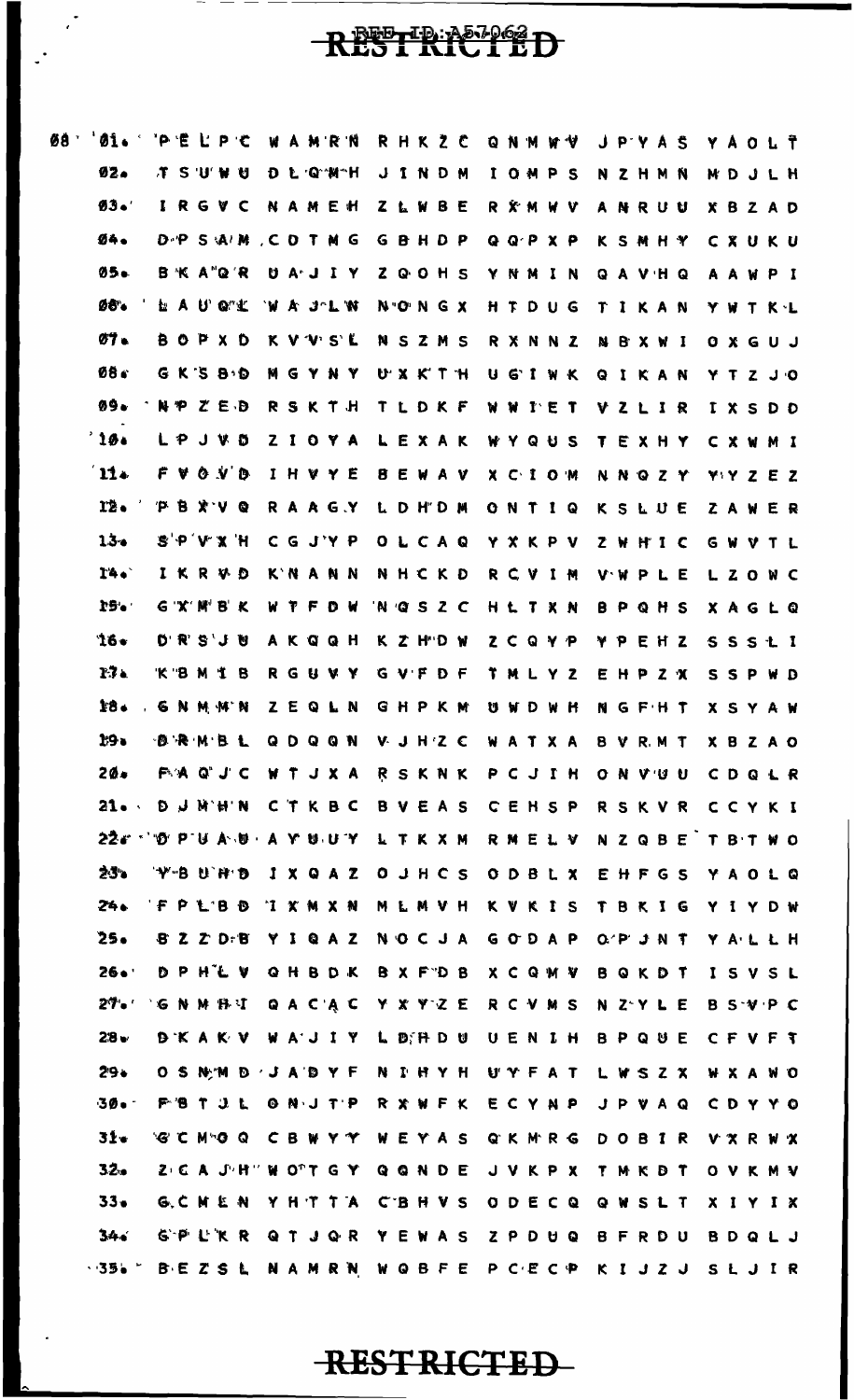### RESTRETTED

09

 $\ddot{\phantom{a}}$ 

 $\hat{\mathcal{P}}$ 

| B1                                 | 8                                                           | H | `S  | G | W | A | $Q$ $U$ |              | <b>S</b>     | T                 | -C | J H O        |              | D L          | G | A S |                                | v | I G              | N | E         | S. | G | N.                   | も つ |  |
|------------------------------------|-------------------------------------------------------------|---|-----|---|---|---|---------|--------------|--------------|-------------------|----|--------------|--------------|--------------|---|-----|--------------------------------|---|------------------|---|-----------|----|---|----------------------|-----|--|
| $02 -$                             | VZGQUWBPRX                                                  |   |     |   |   |   |         |              |              | E                 |    | ZUPY         |              | DVEGA        |   |     |                                |   | NKLOF            |   |           |    |   | SKGXJ                |     |  |
| Ø3.                                | TGCYU                                                       |   |     |   |   |   |         | RKCPX        |              |                   |    |              | K L Q F E    | UASGE        |   |     |                                |   | LEZXT            |   |           |    |   | <b>Z H V Y M</b>     |     |  |
| Ø4. ·                              | <b>VHLOA</b>                                                |   |     |   |   |   |         |              | CWJZS        |                   |    | DKJNO        |              | EQGPN        |   |     |                                |   | NKUTN            |   |           |    |   | <b>L V N O J</b>     |     |  |
| <b>05.</b>                         | H.E G.E E                                                   |   |     |   |   |   |         |              | ESJZX        |                   |    |              | <b>TBIQJ</b> |              |   |     | <b>JJJTT</b>                   |   | <b>NKROQ</b>     |   |           |    |   | <b>ZRRRM</b>         |     |  |
| 06.                                | ZWKFE                                                       |   |     |   |   |   |         |              |              | QKQKY ALSTB       |    |              |              |              |   |     | V D R J I H W Y K T            |   |                  |   |           |    |   | LWXBY                |     |  |
| 07.                                | M V                                                         |   | GUT |   |   |   |         |              | N S Q X Q    |                   |    |              | A I J M E    | QVURD        |   |     |                                |   |                  |   | Y Q P V Z |    |   | UHNQJ                |     |  |
| 08.                                | VWGOD                                                       |   |     |   |   |   |         |              | <b>BBZKD</b> |                   |    |              | DIJZF RAAZD  |              |   |     |                                |   | AGGKE            |   |           |    |   | <b>VWRGM</b>         |     |  |
| Ø9.                                | アキコマに                                                       |   |     |   |   |   |         |              | USUZY        |                   |    |              |              |              |   |     | K B J J P M Z L L E C J F C C  |   |                  |   |           |    |   | HTNUM                |     |  |
| 10.                                | D Y F O G                                                   |   |     |   |   |   |         | R M E'R I    |              |                   |    | X N H G O    |              |              |   |     | N X O C R F X C G E            |   |                  |   |           |    |   | X I F Y M            |     |  |
| 11.                                | OWQHX                                                       |   |     |   |   |   |         | WBDKE        |              |                   |    | T L.U W L    |              | BWAXN        |   |     |                                |   | <b>X K M J V</b> |   |           |    |   | <b>XKQDA</b>         |     |  |
| 12.                                | MTAUS                                                       |   |     |   |   |   |         | RWZWS        |              |                   |    | UBWSK        |              | $I^*A A Q D$ |   |     |                                |   | HLCJE            |   |           |    |   | XIURG                |     |  |
| 13.4                               | ブとレYJ                                                       |   |     |   |   |   |         | <b>MSQFP</b> |              |                   |    | VEMAL        |              |              |   |     | <b>BAJRB XPGWZ</b>             |   |                  |   |           |    |   | HPDXF                |     |  |
| 14.                                | BUQFP                                                       |   |     |   |   |   |         | QHFPI        |              |                   |    | OXFSZ        |              | MIFGA        |   |     |                                |   | HJMKF            |   |           |    |   | <b>GWRDM</b>         |     |  |
| $-15.$                             | 0.0 J F G                                                   |   |     |   |   |   |         | WMLVQ        |              |                   |    | <b>DBSSD</b> |              | PALVP        |   |     |                                |   | IVMES            |   |           |    |   | <b>0 W M &amp; M</b> |     |  |
| 164 <sup>2</sup>                   | <b>UUGZG</b>                                                |   |     |   |   |   |         |              | SAHZC        |                   |    |              | NKSYW        | FVUND        |   |     |                                |   | ZUAER            |   |           |    |   | Z L T X O            |     |  |
| 17.                                | TWTSO                                                       |   |     |   |   |   |         |              | SPYMI        |                   |    |              | OKSYV        |              |   |     | JVDTN GKFVL                    |   |                  |   |           |    |   | X I F K P            |     |  |
| 18.                                | TSTUE                                                       |   |     |   |   |   |         |              |              | BKCHX VLUWL       |    |              |              | BVLNR        |   |     |                                |   | <b>GYPWH</b>     |   |           |    |   | HWDUJ                |     |  |
| 19.                                | <b>OWQFT</b>                                                |   |     |   |   |   |         |              |              | NMCEC CBQZK       |    |              |              | OXCTP        |   |     |                                |   | EKMBZ            |   |           |    |   | <b>GWTMO</b>         |     |  |
| $20 -$                             | BUGKG YRIZP VCFSM MVMSI                                     |   |     |   |   |   |         |              |              |                   |    |              |              |              |   |     |                                |   |                  |   | HFTIN     |    |   | IWGLZ                |     |  |
| $21-$                              | TX K X K R I E P Y Q F S S O Y D X P D V G P I V            |   |     |   |   |   |         |              |              |                   |    |              |              |              |   |     |                                |   |                  |   |           |    |   | ZHNTJ                |     |  |
| 22.                                | EUPYC RACVS UMGAF DNGGO HF JKC QNORM                        |   |     |   |   |   |         |              |              |                   |    |              |              |              |   |     |                                |   |                  |   |           |    |   |                      |     |  |
| 23v                                | <b>APIL Q M J</b>                                           |   |     |   |   |   |         |              |              |                   |    |              |              |              |   |     | SKHRO ALMTT IDLIC IIPCW        |   |                  |   |           |    |   | DBFKM                |     |  |
| 24.                                | "WHF"S"NUSBK"P Z Z VRKQJ JMOVR AFLLN                        |   |     |   |   |   |         |              |              |                   |    |              |              |              |   |     |                                |   |                  |   |           |    |   | I W R D Z            |     |  |
| 25.                                | VZUFE                                                       |   |     |   |   |   |         |              |              |                   |    |              |              |              |   |     | <b>QUJZF VZKSS YISTN WQPGS</b> |   |                  |   |           |    |   | DCPXT                |     |  |
| $26 -$                             | <b>ZZGYG</b>                                                |   |     |   |   |   |         |              |              |                   |    |              |              |              |   |     | INAHL ENGSO PNRWY XVRZC        |   |                  |   |           |    |   | IHTBO                |     |  |
| 27. PX JUU RNXZY KBJFD UZRJE ZKJWS |                                                             |   |     |   |   |   |         |              |              |                   |    |              |              |              |   |     |                                |   |                  |   |           |    |   | <b>WWJVW</b>         |     |  |
| 28. PSAEO RKCGA TNQYD JAVID HOTKC  |                                                             |   |     |   |   |   |         |              |              |                   |    |              |              |              |   |     |                                |   |                  |   |           |    |   | <b>XENDZ</b>         |     |  |
| $29 -$                             | D X O A G G B N O Z J N J L D Q V G P S D K M B N           |   |     |   |   |   |         |              |              |                   |    |              |              |              |   |     |                                |   |                  |   |           |    |   | <b>BRFQJ</b>         |     |  |
| 30.                                | Z W K & Q R D J R U V X Q S L K V X S R G Y P L V           |   |     |   |   |   |         |              |              |                   |    |              |              |              |   |     |                                |   |                  |   |           |    |   | YWJEG                |     |  |
| $31+$                              | <b>BLGHQ</b>                                                |   |     |   |   |   |         |              | <b>BFHET</b> |                   |    |              | G F N S O    | <b>WQRMU</b> |   |     |                                |   | XVMEE            |   |           |    |   | <b>VHNKZ</b>         |     |  |
| $32 -$                             | PXGLM IHAZV ESJNY ULJVR MTPCS                               |   |     |   |   |   |         |              |              |                   |    |              |              |              |   |     |                                |   |                  |   |           |    |   | ZWHEG                |     |  |
| 33.                                | PUGLM IHAZD CNHRZ OYUGL                                     |   |     |   |   |   |         |              |              |                   |    |              |              |              |   |     |                                |   |                  |   | DWTKC     |    |   | ILZEO                |     |  |
| 34.                                | <b>N"IKTG</b>                                               |   |     |   |   |   |         |              |              | RAMRX BNGSE JNVLU |    |              |              |              |   |     |                                |   |                  |   | KGGOQ     |    |   | BXRXT                |     |  |
| 35.                                | R C Y H A I S F O O O X F D T D N V X A H G I O C Y S G E I |   |     |   |   |   |         |              |              |                   |    |              |              |              |   |     |                                |   |                  |   |           |    |   |                      |     |  |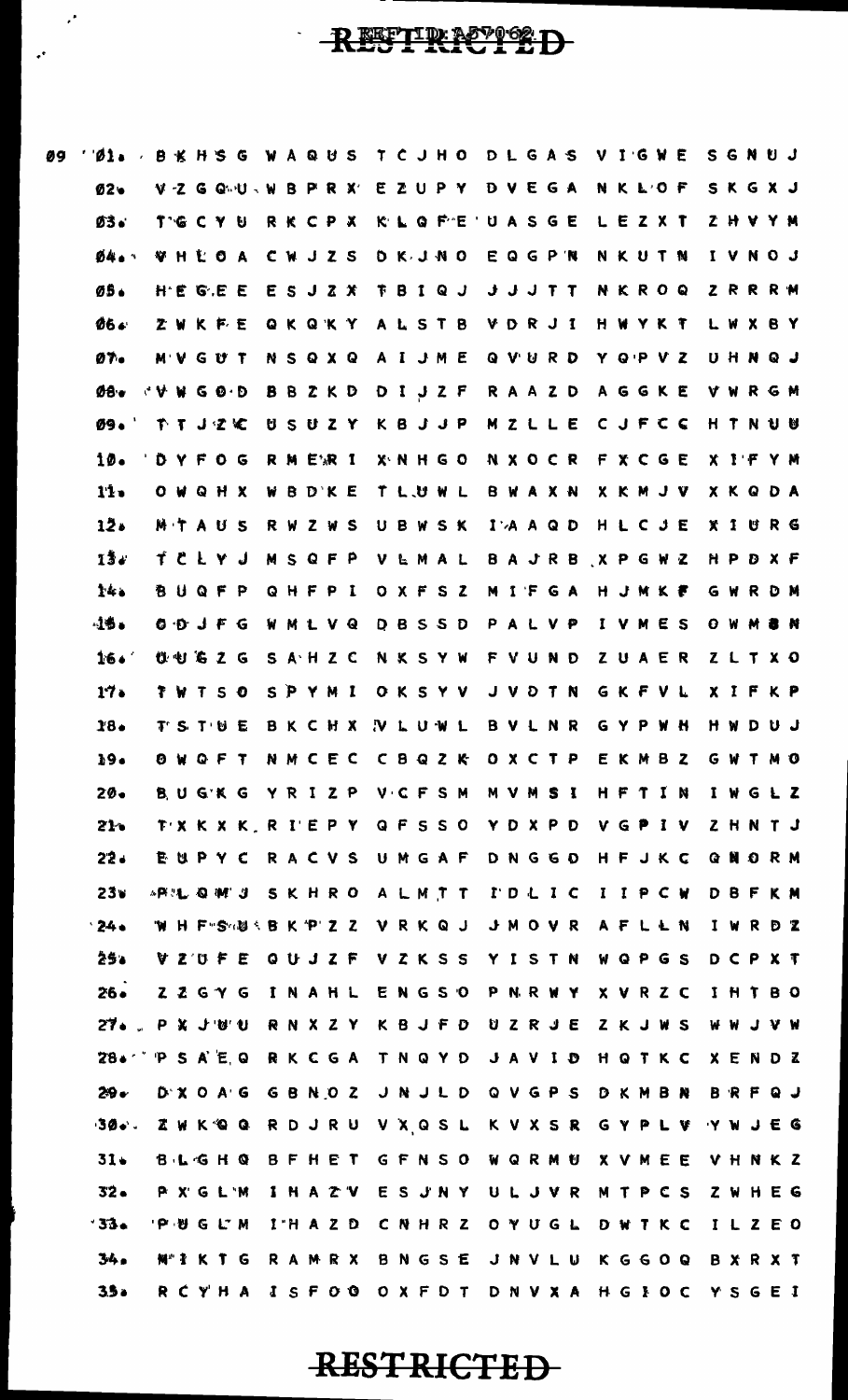| $\emptyset$ 1.  | VIRTQ CPCWC OJDPZ QNFVE EWUSR NNCWC                                        |                                                             |  |                               |  |
|-----------------|----------------------------------------------------------------------------|-------------------------------------------------------------|--|-------------------------------|--|
| $02 - 1$        |                                                                            | AZCFQ CLMXQ VTPGF ACTKD WQWHQ JOWOG                         |  |                               |  |
| $03 -$          |                                                                            | FIOD C OEVOD DOFZM FYBZD J'LLNT NDZEE                       |  |                               |  |
| 94.             |                                                                            | NAZFY IJPKO NKUVX ADMKJ UIXDR NGLOR                         |  |                               |  |
| グラー             | <b><i>'ERBTA EHPXO GTZVJ LWCTM HHWGJ NNZWU</i></b>                         |                                                             |  |                               |  |
|                 | Ø6. QUHSW ZRMPD AWXOL ODNSZ TZEOQ HDZUU                                    |                                                             |  |                               |  |
|                 | 57. IUHSV GHCGJ LDBHL BIQGD BHSSN NNZZG                                    |                                                             |  |                               |  |
| $08 -$          | <b>GDDXY FQSPX AVFUE BVKMY CVLAK TLKEE</b>                                 |                                                             |  |                               |  |
|                 | <b>Ø9. "Q'Z D Z M A Q I K C P C P T M G G F I Y Y M U N C N T E X N</b>    |                                                             |  |                               |  |
|                 | '10. D'NCMH CDXRF DHKIT SNLKQ FBVJJ NDZEV                                  |                                                             |  |                               |  |
| 11.             | VG MZL JCGXJ TDRIZ MZQAD JAVUX ROJRU                                       |                                                             |  |                               |  |
| 12.             | <b><i>NUMZ X Y F D N K G J N U O U T G F F I E J W U S R N J Q O Q</i></b> |                                                             |  |                               |  |
| 13 <sub>b</sub> | <b>I J'D'T'M QRLMJ YFVCU LGRFE EMFUN MJGMX</b>                             |                                                             |  |                               |  |
| 14.4            |                                                                            | UAYCD ANVKS KKMVQ GFDKD WULHC WBGSD                         |  |                               |  |
|                 | "15% Hanse GNCRC DBHIJ QVNZY TL'OTO MMGOR                                  |                                                             |  |                               |  |
|                 | 16. FTC'Z'Y BPMXJ RFDTG SYCIH UMFBW WOGGD                                  |                                                             |  |                               |  |
| $T$ $\sim$      | <b>V C B S V G T P Q V E C Z E U E B N A D V L R A R N G L O R</b>         |                                                             |  |                               |  |
|                 | 18. HTMXCL QTTPJ GBPIV PZOND VLRAR NVWAZ                                   |                                                             |  |                               |  |
|                 | 19. FXMWX GRMQJ GSUXF BWKVP TCYTC MGBLI                                    |                                                             |  |                               |  |
| 2Ø∙             |                                                                            | <b>WOSUC JSMXA GBZGJ FFUTO GIXDR NVWEM</b>                  |  |                               |  |
| $21 -$          | <b>CEPLX EAVOD RISHS NWLPQ YGWVV JUNEB</b>                                 |                                                             |  |                               |  |
| 22.             |                                                                            | <b>TXAOP B MTP JK ANTSM OHFZO XVYTJ EOZHA</b>               |  |                               |  |
|                 | . 23. €UP S'Ł T S C O C P C P T M R C N V G Q V O T Z J Y N E H            |                                                             |  |                               |  |
|                 | 24. VR C'NC CLZPV HKAAS BQVDU YYLWL NUXUX                                  |                                                             |  |                               |  |
|                 | 25. ITRZR BRZON GXBVZ ZZGID RBMEA RHBGS                                    |                                                             |  |                               |  |
| 26.             |                                                                            | O O O M W F W Z O O G Y P K H Q N L E O H U F V Q H D E G D |  |                               |  |
|                 | 2%. L 2 Z Z \V T J H O I G J Z O H Q C L S B A W Y I B D L I X D           |                                                             |  |                               |  |
| $28 -$          |                                                                            | KA X B B J M P K P A D R T S I F R P B W G R G I O W K L T  |  |                               |  |
|                 | 29. U LCOL COROQ CZZFL LZFVE FWPRY SOJSC                                   |                                                             |  |                               |  |
|                 | 306 - O N P H Y U K C W B N K Y N M L A I L O R H Y G N U C G A S          |                                                             |  |                               |  |
| 31.             | <b>B'B'C'B'D</b>                                                           |                                                             |  | BNLQD AVOUI GPLHH YMKYA JDLIV |  |
| $32 -$          |                                                                            | <b>UAQSW IRVWH ZKTUL FFQBF CMYAQ VCGSO</b>                  |  |                               |  |
|                 | 35. OOLOY UQGVQ AQPAF JFHPT EMUNU NZZNL                                    |                                                             |  |                               |  |
| 34.             | <b>A THE THE CARGO NEXON IZWIO UAQIJ TVXEO</b>                             |                                                             |  |                               |  |
| 55.             | <b>WHIGZY ANFOP GPPHB QNLZS CPFUD QTEWA</b>                                |                                                             |  |                               |  |

RESTREETED

 $\hat{\mathbf{r}}$ 

 $\ddot{\cdot}$ 

10

 $\mathcal{L}$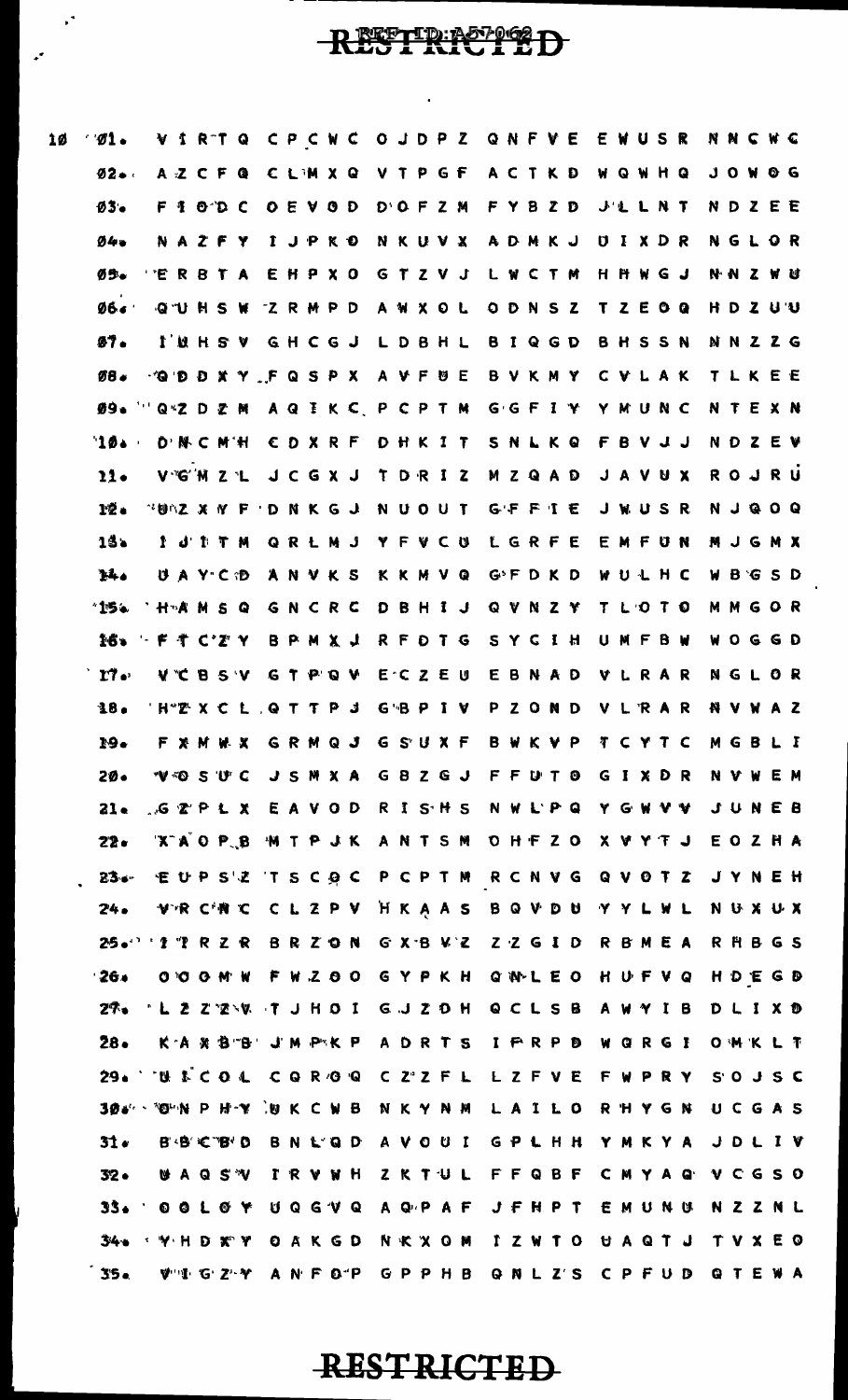### RESTREEPED

 $\mathbf{r}^{\star}$ 

 $\mathbf{r}^{\mathbf{r}}$ 

LQJBK EUSME OPRGJ FITYH 'øi¥''N V V H P HIRBW  $^{\circ}11$ FONKS K Z Y K P SIYOZ  $02 -$ KRSAH  $1 W Z Y Z$ **KDLBA** QOBDJ LMNCZ G V M M Q  $03 -$ IJFVE **JSHRK** YXXYA ULSGL TTXTV **JFUSD 044 X H M G H** KDMND I J'R O T YSGQK **KPDHN** TLACJ D X V P W WIEGD Ø5.  $R$   $R$   $H$   $I$   $F$ HCDPK DTJVW NSWSK AOPMC **V'N Y O K** 06. **WNWXM**  $0.7<sub>4</sub>$ MWPCB FIRRU D X C D B **XXXUV** GEVIF YOGAY LVYED **PHMMM** POIAA  $88.7$ ORXHF IKAEP LSSYV  $09.$ WNHPD **JQJWF**  $Z$   $T$   $I$   $C$   $O$ **TDCKV** T Y Q R Q **OPMCI** FXEFK **KPRBQ IINBK**  $U' N U' U F$ **TIJEV** GHLVW 10. **JFHKY QDEPT N J M A M V Y W R D**  $11.$ W N F EN ADOKD JBPHQ QNIAZ 9 X V 9 V 12. WCXXXY **JWJRQ** LDSWM QERFJ **KFLBT** VHJQR  $-13x$ YSKMW **NSTLO HVJQA** KSYAU **BGRKP** YXDIL GPRLA  $24.$ LRJBC BLEGI J X M S K ' XYLTI  $1$   $0$   $2$   $F$   $2$ POXKS  $15.$ U"Z V W F **WXMIQ** KOGRIKRAEP LDLIV **I X S W K** PHMQV **J X Q S W**  $16.$ **GNPSK** YJAYO **KTIFM PF** R M L  $-17.$ HM JR I  $X^*DZ A O$  $18.$ のかつねず IMANL ITDJW IQDBE A Q W N W P X M D B YCGXJ  $Z S L O I$ EFWUV J M C L B 19. **\* P J F G U NISZW** PZGEM  $20 -$ MNYYM HFXBD Q I S L O PLIAX **KKPBM**  $21 -$ MFAVB V CHCO KLCIE V Y X P W YNAOK FAAQD SIHVT **QZOQK BOKMB**  $22 -$ K.CFPE IJRWW ASZYF **UXAVF** CTJWV **ZYCVO** LXURK GWSXH  $23 -$ LOAOD GSMCW PVSIW **TLUGS** GBNLO **7 B V V V**  $24.$  $D: M \times M$  is a **GTMOS**  $25 - 7$ L W R Z E **FSMIQ MIUNCL**  $D$   $I$   $E$   $G$   $D$ YSYUQ  $D$   $B$ IRLRA SIVOZ KZNAH PCIGJ 26. K-M M u n T  $\Delta$  $\mathbf{A}$ EEDMM PMDBF  $27.$ SKQ QSVTA  $B L L H Z$ **XWVPD** Đ Y P  $0$  I S  $0$  J  $1 C G C$ **POMSQ**  $28 -$ **IN OL VIII** W  $\mathbf{r}$ P **N** 2 J TU V L WIJVF **ONCSY** TFSQA **JJKLQ**  $29.$ **XRMVD** UXTWB K Q P I H YHSWP ZRCFI **DOXNW**  $30.$ **O** WRB V BWMMB **XQCYK** OBXLP MXMQA **XRSUS ROKNQ** IJNAX  $31.$ ACJLW **BTBRZ** CTCHJ NIATZ  $32 -$ QVRLX **QWFQK QIPKL** T N X N Z **ZWULM** 33.  $F^*\Psi$  O A S **NSMXQ** RSKTA UJZHF 34. I V Z  $2$   $1$   $5$   $L$  0 KFLBX TNUUV VHSUR WD HCKWJ N J C L O X O G E Z EU YOU  $35-$ R Z W  $Y \cdot P$ **M** R P HL

**RESTRICTED** 

 $\blacksquare$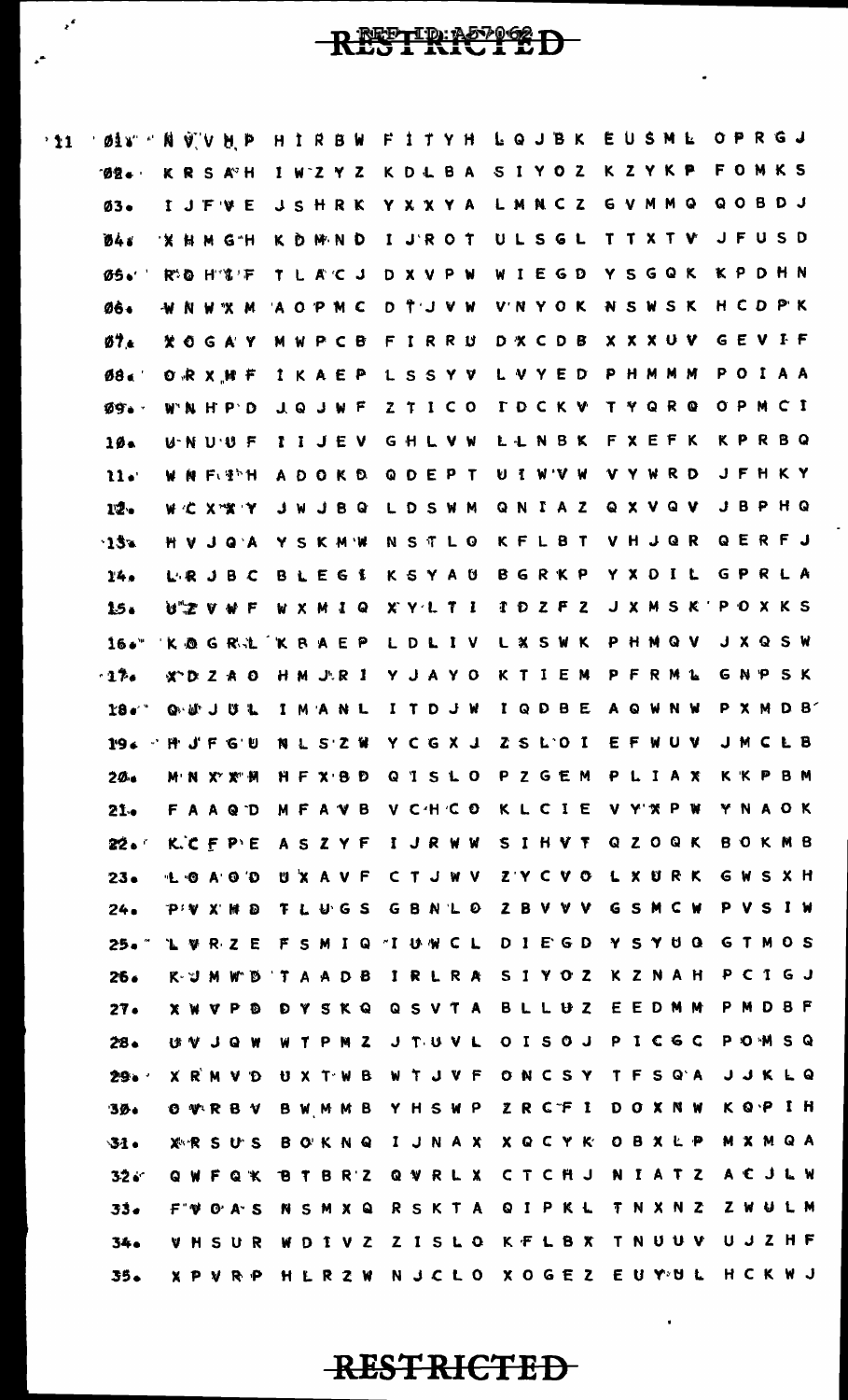#### RESTRECTED

 $\hat{\mathbf{z}}$ 

 $\overline{\phantom{a}}$  $\cdot^{\mathcal{S}}$ 

 $\sum_{i=1}^{n}$ 

 $\hat{C}$ 

 $\overline{\bigcirc}$ 

 $\overline{C}$ 

 $\overline{G}$ 

 $\overline{C}$ 

 $\hat{C}$ 

 $\overline{C}$ 

 $\ddot{\bigcirc}$ 

 $\bigcirc$ 

 $\circlearrowleft$ 

 $\hat{\circ}$ 

 $\mathcal{L}$ 

 $\hat{C}$ 

 $\overline{C}$ 

 $\hat{C}$ l.

 $\overline{C}$ 

 $\hat{\cup}$ 

 $\overline{O}$ 

 $\overline{\phantom{a}}$ 

 $\ddot{\cup}$ 

 $\bigcup_{i=1}^{n}$ 

 $|\cdot$ 

 $\ddot{\circ}$ 

 $\hat{\circ}$ 

 $\bigcirc$ 

| 12 | Ø1.           |                     | 'Í G O Z R  T M E L W   Ť A O K Z   Ž E U A H  |  |
|----|---------------|---------------------|------------------------------------------------|--|
|    | Ø2.           |                     | ZHAWJ SGWNE DSCCG FYAAH                        |  |
|    | Ø3.           |                     | R G: H V H R J D J A Q R G K Q                 |  |
|    |               |                     | 04. S P E W T A O V J W J Z G K Q              |  |
|    | Ø5.           |                     | KYDWT NONAO PSZPH                              |  |
|    |               |                     | <b>Ø6. YYHZL TWGXT ARGKQ</b>                   |  |
|    |               |                     | 07. . <i>I</i> SWZS JOBRU E`RGKQ               |  |
|    | Ø8L'          |                     | UAHVH FNDMP APGKQ                              |  |
|    |               |                     | Ø9. "L W C T U ∫ L'C M J. N O R J X            |  |
|    |               |                     | 10.  ET X O S N P F H J E W I P Z Q T D B K    |  |
|    |               |                     | EP . CF G S . M A O W D Q N E O G T F L F I 'I |  |
|    |               |                     | 12. ZNGOR HOGDE JZUKT DUKOK                    |  |
|    |               |                     | 13. CHVMM QFFNJ RAUZQ                          |  |
|    | 14.           | U D J O L J P P P E |                                                |  |
|    | IS.           |                     | <b>WAHBT NKYPC JWNKG QXSWA</b>                 |  |
|    | 187           | UP'K K"H POFPE      |                                                |  |
|    | $M_{\bullet}$ | <b>ECWKZ SKYLG</b>  |                                                |  |
|    |               |                     | 18. DSHUN EETYC GODXQ                          |  |
|    |               |                     | 19. FNCFT NDFHP OUOGU                          |  |
|    |               |                     | 204. ZUWRU JIYCJ NOVSM QUDBK                   |  |
|    |               |                     | · 214 F T E R"L 「 X E M P B R G K Q            |  |
|    |               |                     | 22. "科やHNT PFFSJ NVQGZ LVJBK                   |  |
|    |               |                     | $23 \cdot 10$ GUXU PP WQJ NIZMS QUZOK          |  |
|    | $-24 +$       |                     | <b>NCYOT YPFLJ ZXZZH GEDBK</b>                 |  |
|    | 25.           |                     | UCWKU BYDAE VLOGX                              |  |
|    |               |                     | 26. EQWWN CCCNO GRFXV ZKDBK                    |  |
|    |               |                     | 27. KFVGL TCCME EAEEU QBDBK                    |  |
|    | $28 -$        |                     | SUCMB TYBPP GEIYH GTDBK                        |  |
|    | 29.           |                     | RGEWG IOPKW BRIYQ HPZBK                        |  |
|    | -30.          | <b>WWERW TBYLA</b>  |                                                |  |
|    | 31.           |                     | RH SW W QOPMG DIZHQ RYZIK                      |  |
|    |               |                     | 32. RUUTYT JJFJR PAOGH WSKBK                   |  |
|    |               |                     | 36. DZX-SI AOULJ XTZPG WBEIK                   |  |
|    |               |                     | 34. ZUWRU AARMP RBEVB HIDBK                    |  |
|    | ن 35          |                     | <b>INEBW TNYHA EKEKQ</b>                       |  |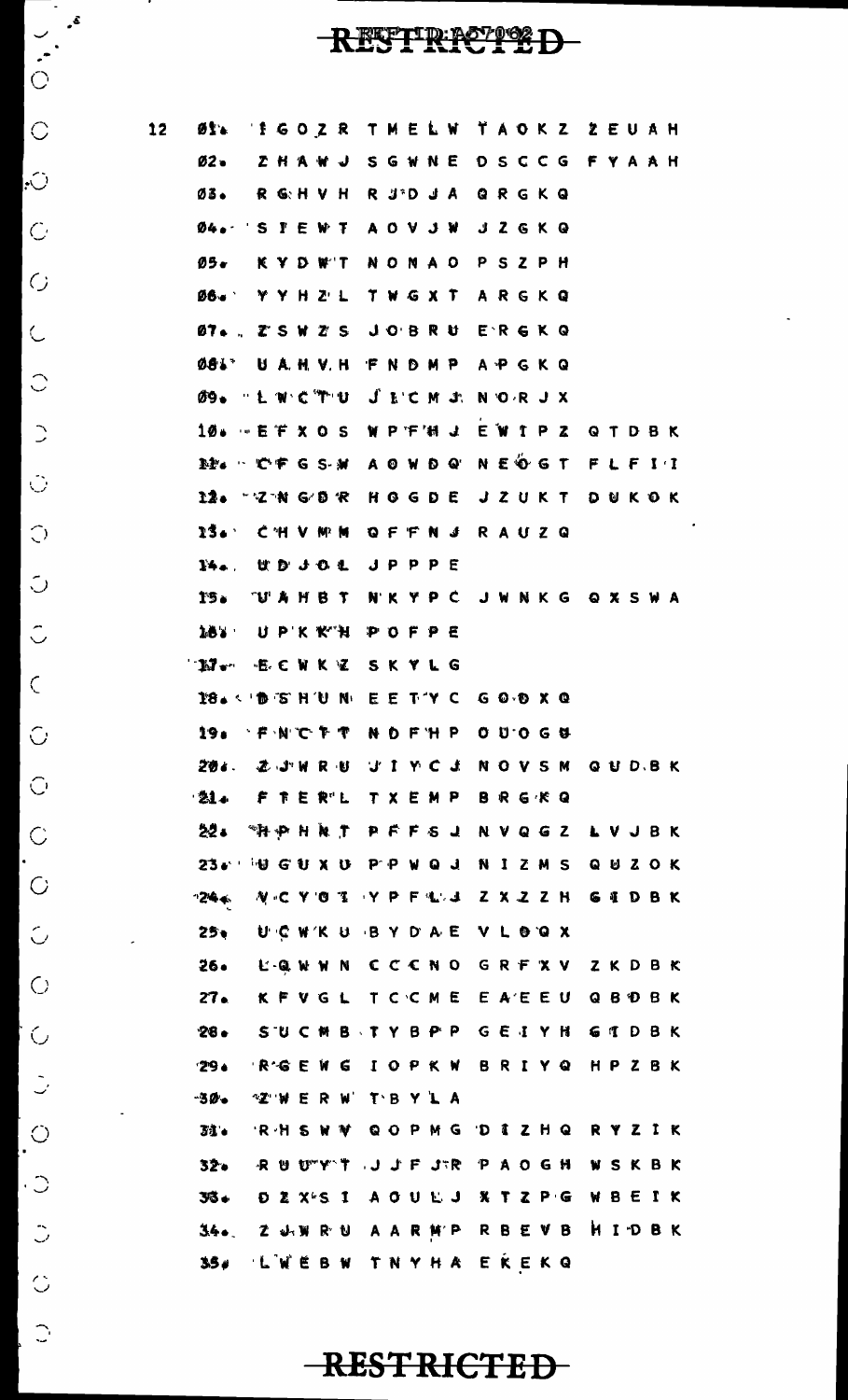REF, ID: 357062 Vernan Rule :<br>Like pigns -> + (or mark')<br>Unleke " -> - (or "space) Plain text letter A<br>Key letter . D.  $= + +$  $7 +$ Cipher Vernam Encepherment Table Flecturally:  $ABCDEF \rightarrow AC 234567$  $A 4 5 L Y X Z$ UOAVMH もしり  $"A"$  $\ddot{\mathcal{D}}$